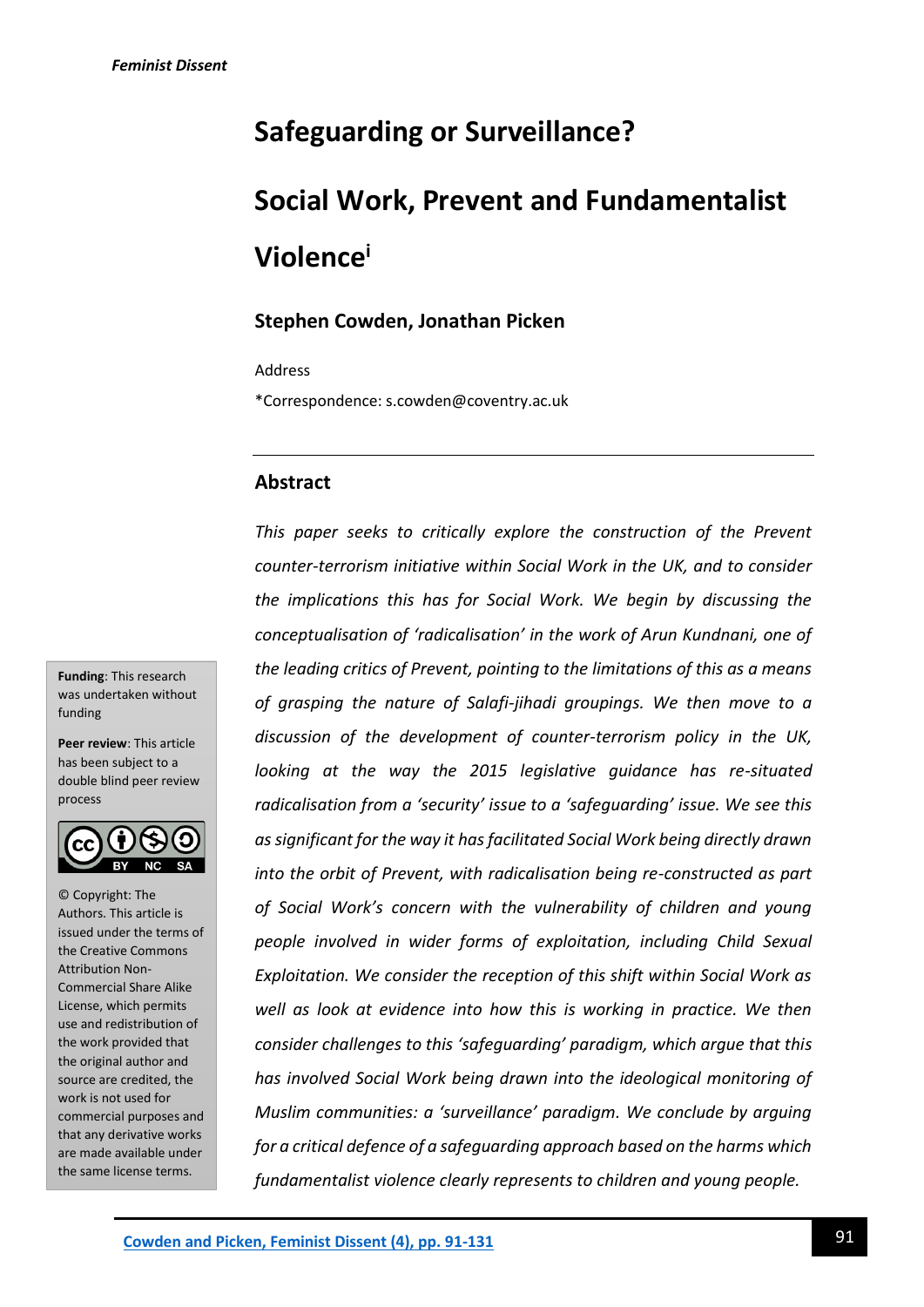Keywords: Safeguarding, Surveillance, Social Work, Counter-terrorism, Salafi-Jihadism

'*The ummah is watching while Iraq is being devoured. It's not going to stop there, because it's going to spill over into Syria and Allah knows where. In your own city, and in this country, many people have been arrested. You know if you talk about Guantánamo Bay and all this — there's a Guantánamo Bay in this country. It's an insult to Islam. Allah will revenge for himself, but the thing is, we cannot allow such things to happen and just watch.*' Anwar al-Awlaki - 2003 speech at the East London Mosque (*New York Times*, 2010)

# **Introduction**

On 14th May 2010, Roshonara Choudhry, a 21-year-old student who had recently dropped out of her English and Communications degree programme at the prestigious King's College in London, attempted to murder the Labour MP Stephen Timms with a knife at his constituency office in east London. Timms was very seriously wounded and Roshonara Choudhry was subsequently arrested, tried, and sentenced to life imprisonment. Justice Cooke stated the conclusion of her trial, 'You are an intelligent young lady who has absorbed immoral ideas and wrong patterns of thinking and attitudes.' (*The Guardian*, 2010a) Roshonara Choudhry claimed during the trial she had attacked Stephen Timms as a consequence of his role in voting for and supporting the 2003 Iraq war, but in police interviews undertaken after her arrest, she further explained her actions, stating:

Choudhry: I wanted to be a martyr.

Police Interviewers: Why's that then?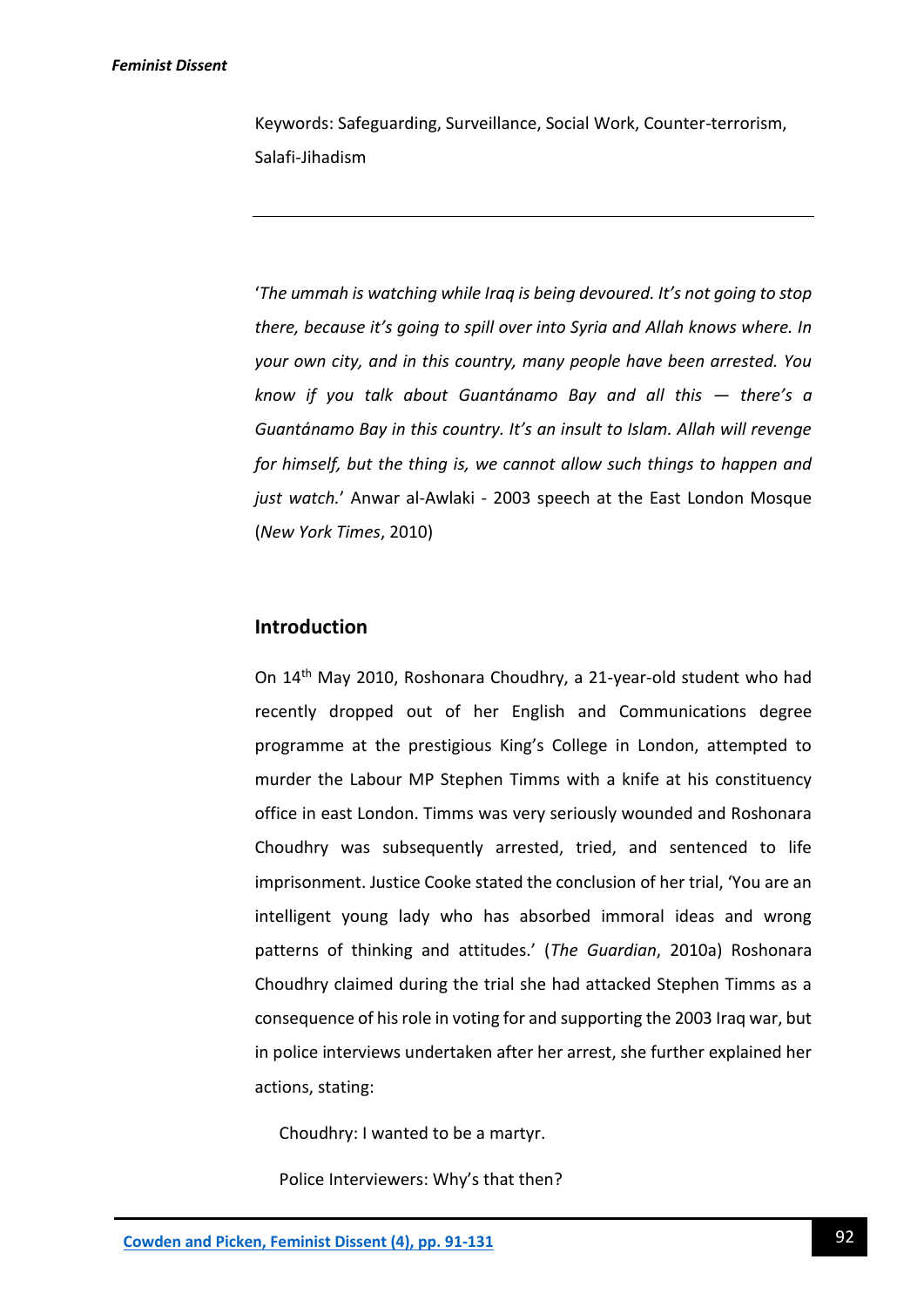Choudhry: 'Cos, erm, that's the best way to die.

Police Interviewers: Who told you that?

Choudhry: It's an Islamic teaching.

When police asked her how she had come to adopt this understanding of Islam, she explained that it was through watching YouTube videos of Al-Qaeda's leading imams Sheikh Abdullah Azzam and Anwar al-Awlaki. She went on to explain to the police that:

…when a Muslim land is attacked it becomes obligatory on every man, woman and child and even slave to go out and fight and defend the land and the Muslims and if they can't handle like the forces they are facing, then it becomes obligatory on the people who live in … closest to that country and if those people refuse to fulfil their duty then it, then it becomes to the next closest people and the next closest until it goes all the way round the whole world and it's obligatory on everyone to defend that land (Dodd and Topping, 2010).

How did this young woman who, despite her poor background had a promising future ahead of her, become inspired toward the adoption of these fundamentalist views? Could her adoption of these views have been stopped through particular sorts of state and social welfare interventions? What are the implications of seeking to influence the way young Muslims think about their faith, especially in the context of increasing hostility toward Muslims in the West? The 'radicalisation' of Roshonara Choudhry took place almost a decade ago, but since her imprisonment, terrorist attacks and the recruitment of young people to join violent Salafi-jihadist groups such as ISIS, Al-Qaeda, and their affiliates has become a fact of life in the UK, as have the counter-terrorist measures undertaken to combat these. Both raise many questions about politics, ethics, and effectiveness.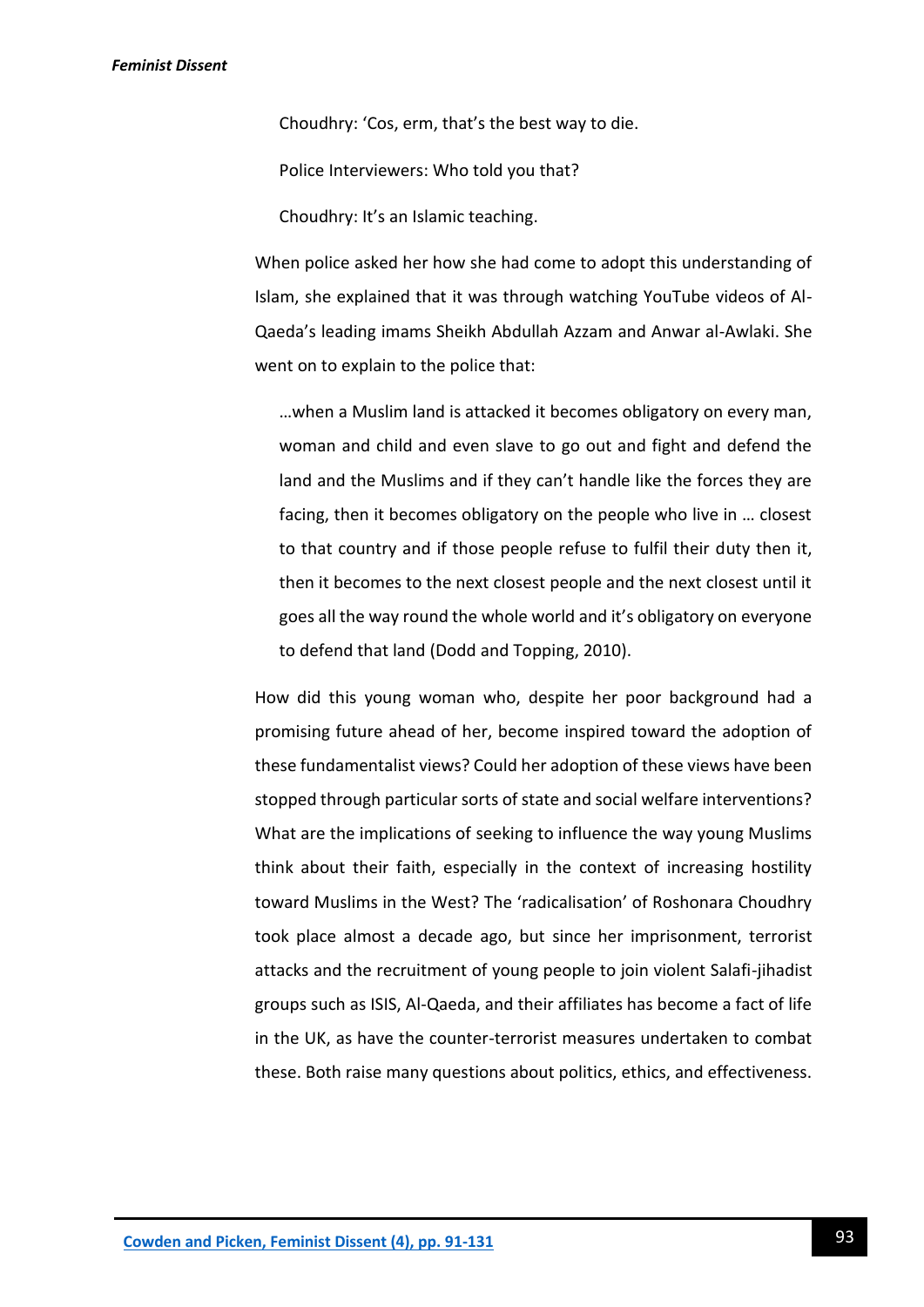Contest, the UK's overarching counter-terrorism strategy, was initially established in 2003, with the 2011 revisions to this legislation developing the Prevent anti-radicalisation arm of the policy. Further changes in 2015 were significant for the way they have drawn Social Work practice into the remit of this work and the focus of this paper is on the construction of Prevent within Social Work. Critics of these policies have characterised them as fanning the flames of anti-Muslim racism and 'Islamaphobia', cheered on by a right-wing press and new forms of anti-Muslim politics asserting their far-right agenda as an expression of 'patriotism' (Booth, 2017). Cowden and Singh note that state policy toward Muslim communities itself seems to give very mixed messages:

There is…a curious double movement where on one hand faith is held up by politicians, policy makers and religious leaders themselves as a great and positive force in the promotion of social cohesion. But as ongoing revelations of 'jihadi brides' and Asian youth travelling to Syria to join ISIS continue to hit the headlines, the prominence of Islam comes to be seen as evidence of how these communities are insufficiently 'British' and thus a source of social in-cohesion. In public life, Muslims now have to justify themselves, and it is this that results in what has been described as… 'conditional or earned citizenship'. (Cowden & Singh, 2016: 4)

Across Europe, neo-fascist groupings have returned to the streets in larger numbers than for several decades, re-animated with slogans about the 'Islamification' of their respective countries (see Chakelian, 2017). This is the context in which fundamentalist violence explodes into public consciousness, with images of beheadings, bombings of trains and buses and cars driven headlong toward pedestrians, entirely reinforcing this perception.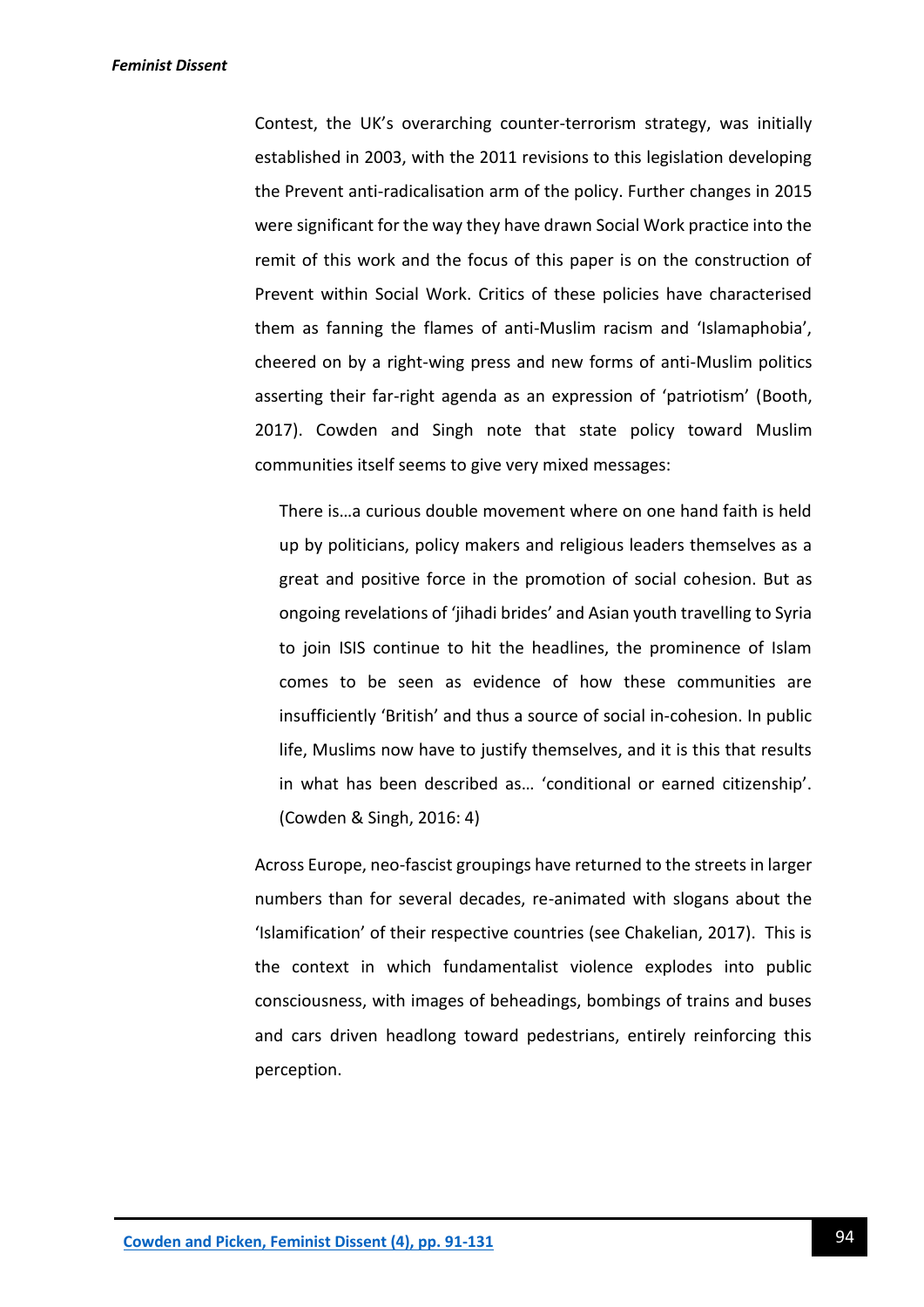It is in this 'bleak dynamic environment' (Bhatt, 2017: 2) that counterterrorist strategies and policies like Prevent are situated. While this policy has raised justified concerns about the curtailment of civil liberties, the development of exclusionary conceptions of citizenship, and police surveillance of Muslim communities, a central issue we want to raise here is the silence amongst progressive left and human rights focused opinion about fundamentalist Islam and, particularly in the context of this article, Salafi-jihadism as both a political movement and a political ideology. Indeed, many of the left have sought to make common cause with Islamist groupings, such as CAGE, not least on the basis of their opposition to Prevent (see Cowden, 2016 and Bhatt, 2017)<sup>ii</sup>. This creates a situation where the most likely place to find serious critical scrutiny of Islamist groups – their funding, influence, and political links – is in the right-wing and xenophobic pages of newspapers like the *Sunday Times* and *The Daily Telegraph*. For progressives, it is as though to speak of these issues would be to give succour to anti-Muslim racism. But can't the regressive nature of the fundamentalist agenda be challenged from an anti-racist perspective? Why is the recruitment of young people like Roshonara Choudhry into the way of thinking that led her to act as she did, not equally condemned by those on the Left? This leads us to the question which is the focus of this discussion – what is the place of Social Work, a profession which claims concerns about equality and human rights, within this debate? Our argument is that it is crucial to mark out a space in which it is possible to talk about issues of racism and be alert to civil liberties concerns and, at the same time, to talk about the real political significance and the real danger represented by Salafi-jihadism. This is important because the ideology and tactics of these groups need to be taken seriously – both as phenomena in their own right, but also for the harms these clearly represent. We see this as representing a major challenge for Social Work.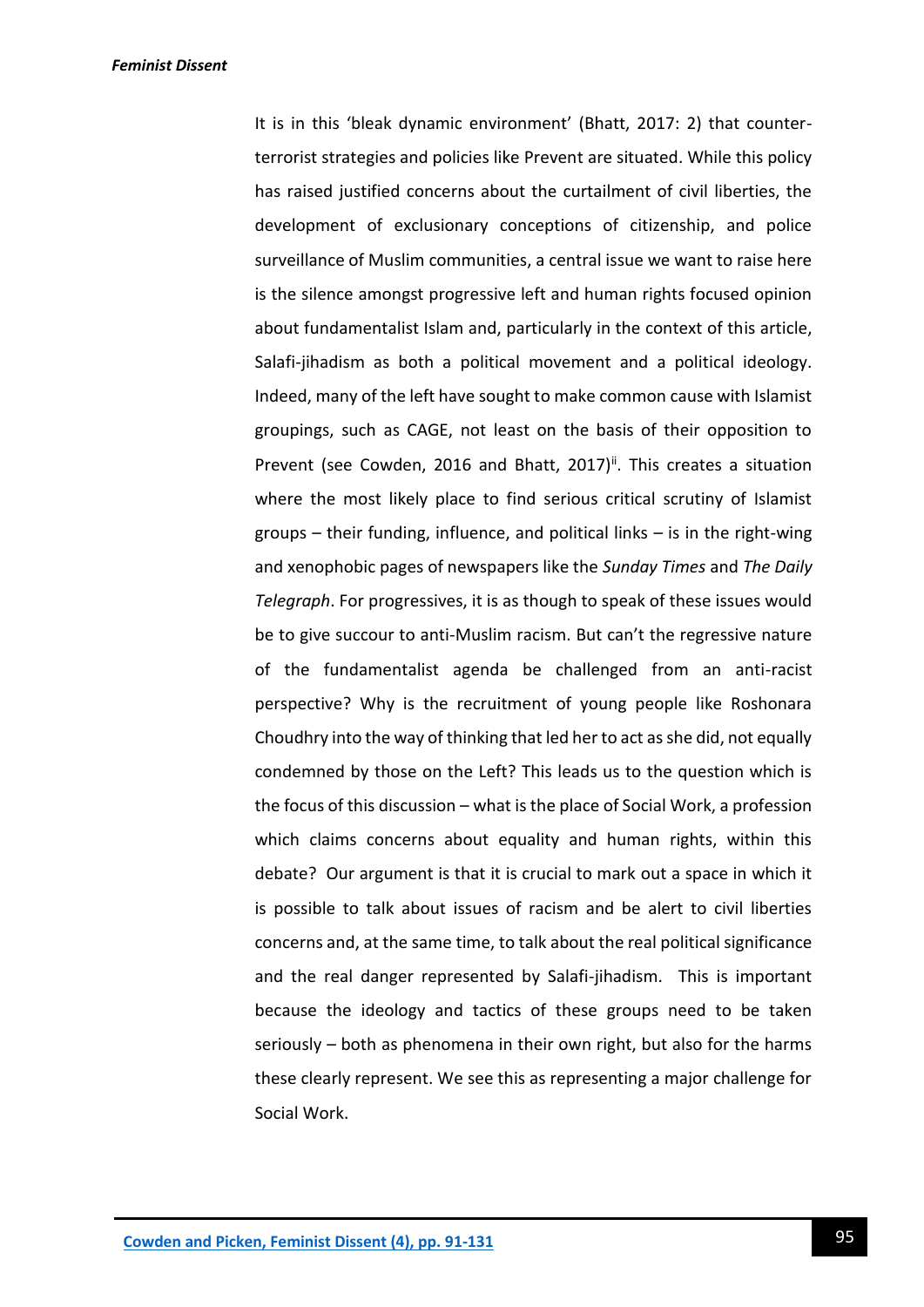Within this article, we want to focus on a particular form of fundamentalist Islam known as Salafi-jihadism. There are two components to this term, important as Salafi-jihadism itself is a development within Salafism. Salafism is a Sunni Islamic revival movement whose adherents 'claim to emulate "the pious predecessors" (the first three generations of Muslims from the  $7<sup>th</sup>$  to  $9<sup>th</sup>$  century) as closely and in as many spheres of life as possible' (Oxford Research Encyclopaedia of Religion, n.d.). There are many contributors to this school of thought. A key figure is Muhammed ibn Abd al-Wahhab (1703-1792), a classically trained Arabian Sunni scholar. Wahhabi doctrine gained huge traction through political alliances between his clerical followers and the ruling royal House of Al-Saud and, when the modern state of Saudi Arabia formed in 1932, these ideas became central to the constitution of Saudi society. The vast petro-dollar wealth of the Saudi government has allowed this deeply conservative conception of Islam to be propagated throughout the world. Thomas Hegghammer has noted that, while there are diverse tendencies within Salafism, what generally defines this is a highly 'literalist and more puritan approach to Islamic doctrine and practice' (Hegghammer, 2009: 249). Even though the term has become associated with terrorism in the public mind, it is important to note that, while Salafism as a whole is highly dogmatic and sectarian, most Salafists are non-violent. Salafi-jihadists have separated themselves from the main body of Salafism in order to make the argument that the only way to realise God's sovereignty on earth is to violently overturn the contemporary global political order.<sup>iii</sup> Nothing expresses this argument more clearly than the statement in Al Qaeda's 2003 Manifesto: 'We believe that the ruler who does not rule in accordance with God's revelation, as well as his supporters, are infidel apostates… Armed and violent rebellion against them is an individual duty on every Muslim' (Maher, 2017: 11).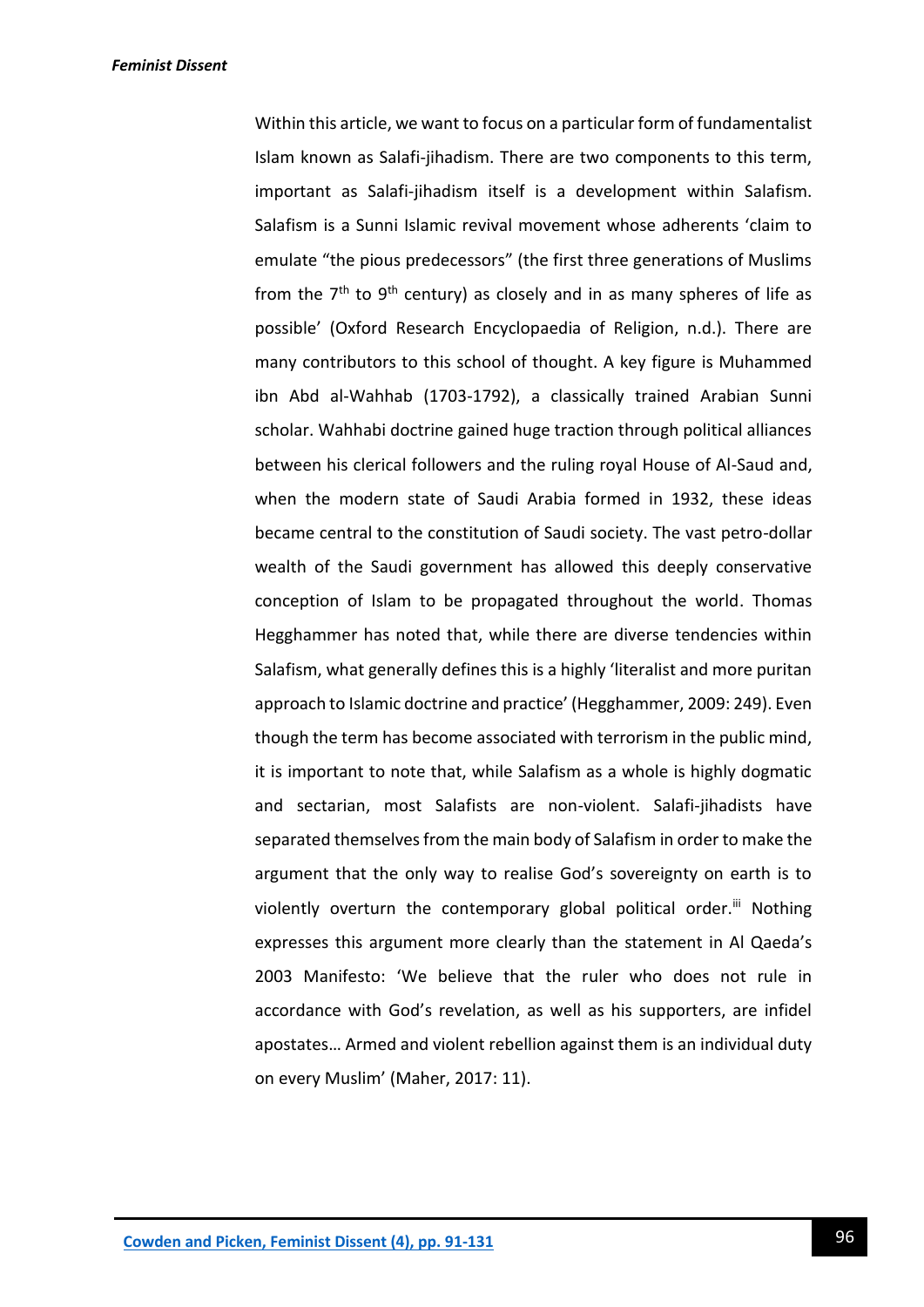Central to the argument presented here is that it is crucial to distinguish between the multiple forms of Islam practised in the UK today and the specific nature of Salafi-jihadist fundamentalism. Once we can grasp this, it becomes possible to understand the opposition to Salafi-jihadism from within Islam. The Iranian Quranic scholar and writer Navid Kermani has spoken out against Saudi sponsorship of Salafism as a travesty of the 'multi-ethnic, multi-religious and multi-cultural Orient':

Sponsored with billions from the oil industry [this is] a school of thought that has been promoted for decades in mosques, in books and on television that declares all people from all other religions heretics, and reviles, terrorises, disparages and insults them…That such a religious fascism even became conceivable, that IS finds so many fighters and even more sympathisers… - that is not the beginning, but rather the end point of a long decline…of religious thought (2015: 80-81).

The work of Karima Bennoune has powerfully documented resistance to fundamentalist violence from Muslims across the world in her book 'Your Fatwa Does Not Apply Here' (2013). As she notes, 'Many people of Muslim heritage are staunch opponents of fundamentalism and terrorism, for good reason… they are much more likely to be the targets. Only 15% of Al Qaeda's victims in 2004-08 were westerners' (Bennoune, 2014). In the UK, Sara Khan, who now leads the new government Commission for Countering Extremism, has described the work of anti-fundamentalist campaign 'Making A Stand' which, with funding from Prevent, has:

visited hundreds of Muslim women in 9 cities across the UK and which taught mothers theological counter-narratives to extremist ideology and how they can safeguard their children against radicalisation…We delivered this campaign because of the high demand; these same women did not feel that 'representative' Muslim organisations or mosques were providing them with such support (Khan, 2016)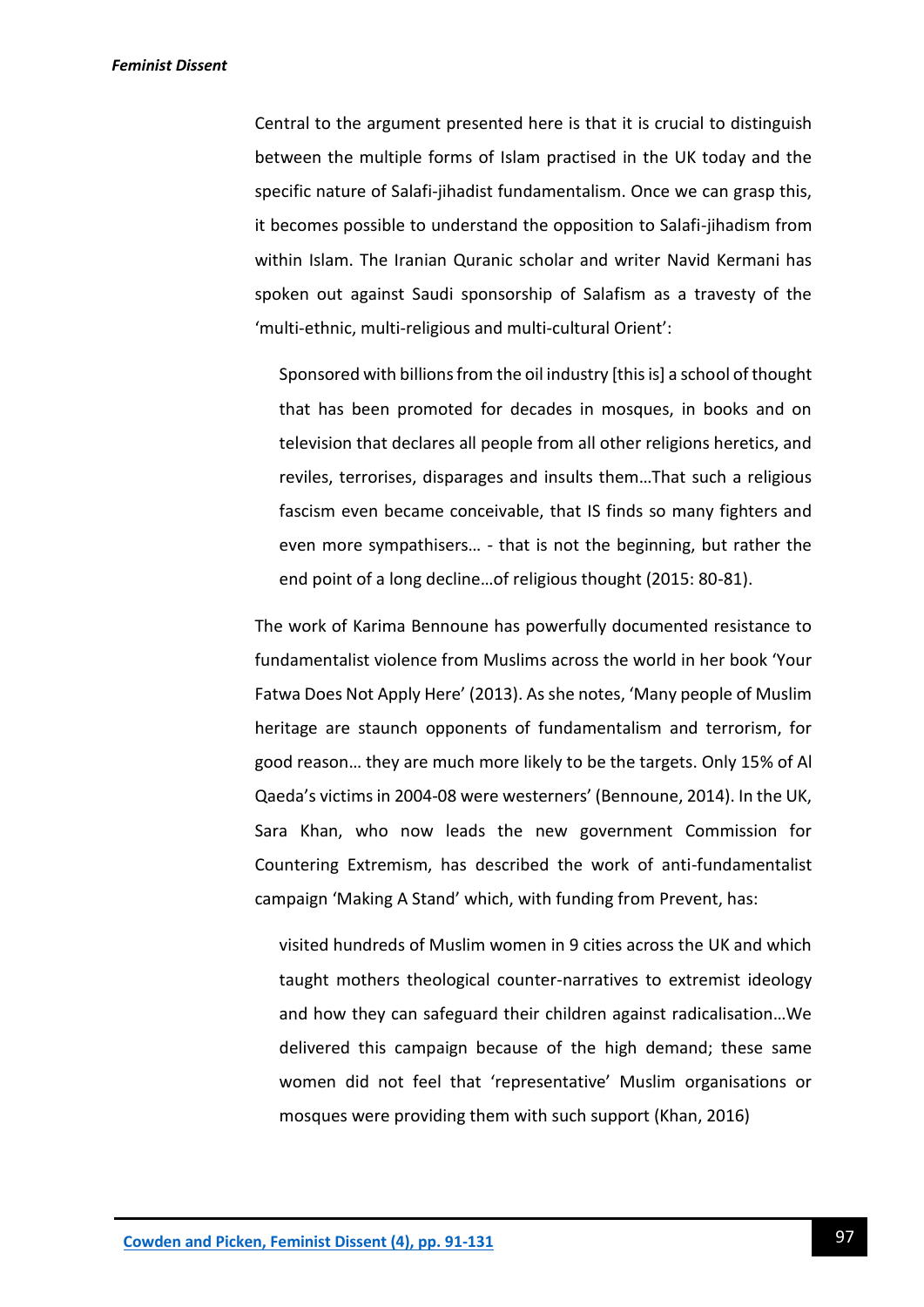Understanding the significance of these arguments does not mean approaching Prevent uncritically, but it could shift the way we understand Social Work's involvement in Prevent.

We begin our discussion with one of the most widely cited critics of Prevent, Arun Kundnani, who situates this as a policy seeking to enforce a pro-Western ideological conformity among British Muslims. We then move to a discussion of Prevent and its 2015 revision, which drew the profession of Social Work into this area of work. We characterise the debate within Social Work in terms of two paradigms – 'Safeguarding' versus 'Surveillance'. We look firstly at the 'Safeguarding' approach, which situates concern around the contested concept of 'radicalisation' through a focus on the vulnerability of young people recruited into fundamentalist violence and the harms done to them as a consequence. We then consider two important critiques of this within the Social Work literature, firstly, from Jo Finch and David McKendrick (2017) and secondly, from Surinder Guru and Tony Stanley (2015). This work argues that, rather than a legitimate extension of Social Work's focus on 'risk', Prevent represents the recruitment of Social Work into a strategy of state surveillance. We conclude by critically evaluating this debate and setting out a third position which argues for a critical defence of a safeguarding approach based on the harms which fundamentalist violence represents to children and young people. However, we reject the idea that this is a question of 'British values'. Rather, we argue that the position is based on the understanding that Salafi-jihadism is a political movement of the extreme right, akin to white supremacist neo-fascist groupings which are increasingly also the object of Prevent. We conceptualise the growth of both of these sorts of violent fascistic politics within the context of the ongoing crisis of neoliberal capitalism and welfare retrenchment; not reducible to it, but part of the conditions which frame the 'vulnerability' of people drawn into these forms of political agency. We conclude by outlining some alternative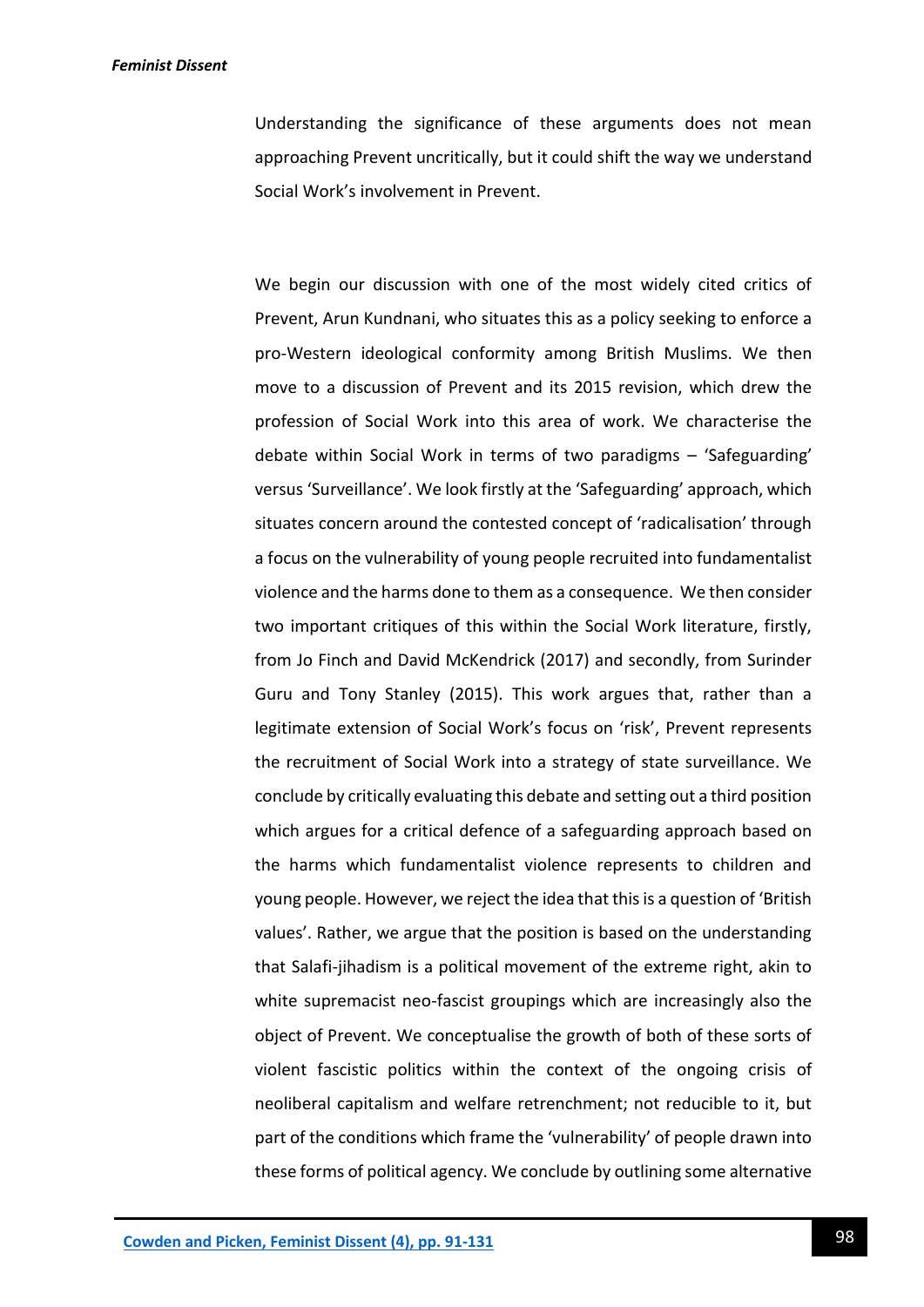policy directions which concern the need to develop a wider and more politically formed analysis of fundamentalist violence, and the need to combat this through a positive, political project of a democratisation and social rights, including particularly the rights of women, as the basis of this.

#### **Counter-terrorism: a new Cold War?**

How was the young Roshonara Choudhry drawn into the world of Salafijihadism? Questions like this have emerged as a central theme in the attempt by state agencies wanting to do more than simply respond to violent attacks on public space, but are also trying to prevent people being recruited into the networks which are supportive of this violence. This has led to the creation of 'Radicalisation Studies', a new body of knowledge created through the work of think tanks, university research departments, and counter-terrorist agencies. Arun Kundnani notes that:

In the context of the evolving 'war on terror', this new discussion of radicalisation could present itself as the wider, more liberal alternative to the simple accounts of terrorism offered immediately after 9/11. It acknowledged that terrorism was a problem which could be investigated, analysed and subjected to policy solutions beyond the use of physical force. In actuality, however, the radicalisation discourse was, from the beginning, circumscribed by the demands of the counterterrorist policy-makers rather than an attempt to study objectively how terrorism comes into being… constraining the intellectual process to the needs of government security establishments (2012: 5)

In his 2012 article 'Radicalisation: the journey of a concept', subsequently incorporated in his 2014 book *The Muslims Are Coming*, Kundnani sets out the failures of the way Radicalisation Studies has conceptualised the reasons for why individuals are drawn to violent forms of Islamic fundamentalism. His central argument is that their work represents a profound misdiagnosis of the problem, as the answers they have come up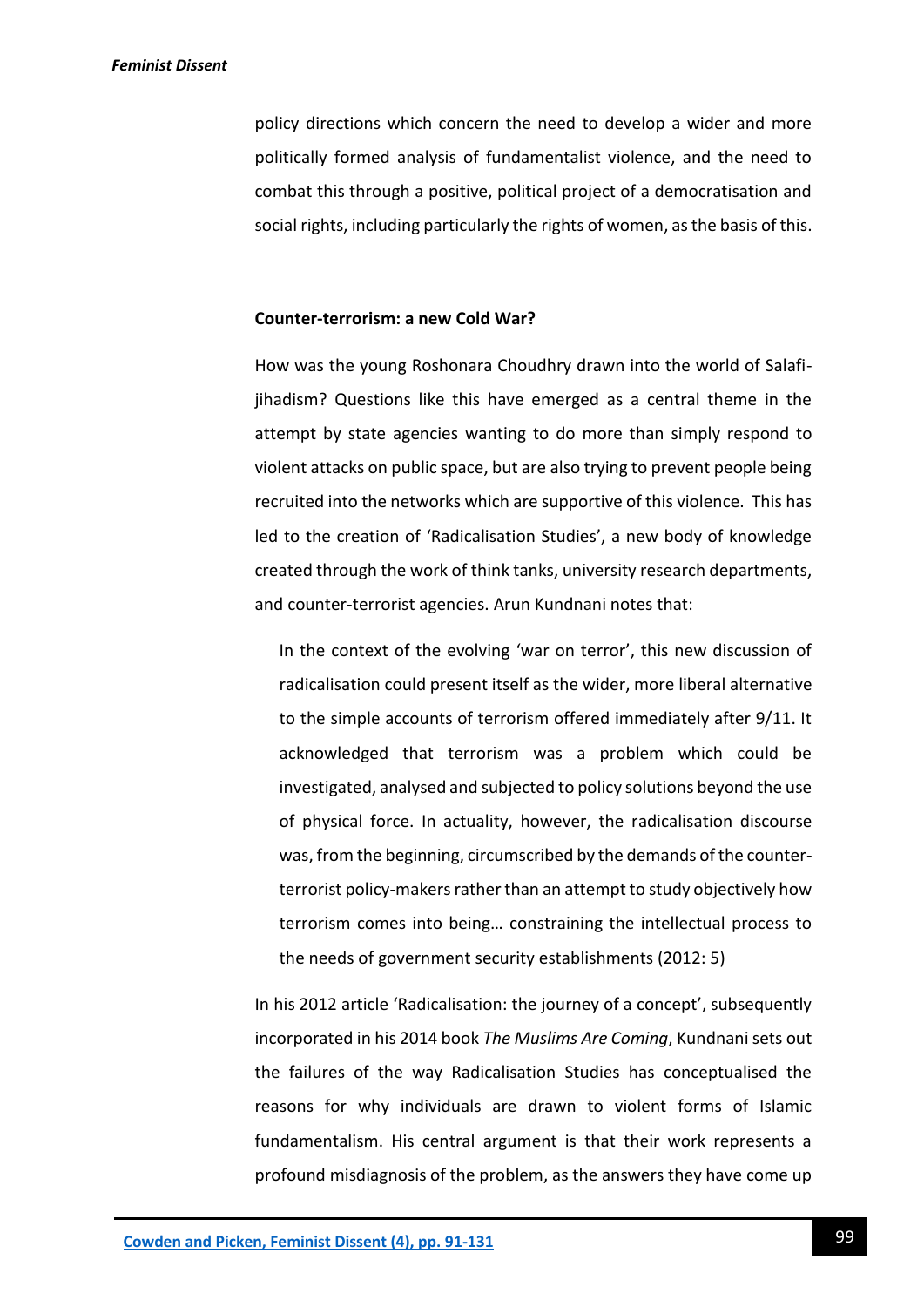with 'exclude ascribing any causative role to the actions of western governments or their allies in other parts of the world' (Kundnani, 2012: 5). Hence, the modelling of 'the process by which an individual was thought to become a supporter of the extremist ideologies thought to lie behind terrorist violence' (Kundnani, 2012: 6) is constructed by removing from consideration what he argues to be the central motivational factor. As a result, what emerges are anti-radicalisation strategies in which:

Muslims are to be won over to a pro-western 'narrative' using the same ideological approach that has been favoured in the early cold war. An ideological battle against radical Islamism thus becomes the new anticommunism, with 'moderate Muslims' the new non-communist Left whom the CIA had sought to recruit against Moscow in the 1950s (Kundnani, 2012: 16)

Prevent, according to Kundnani, is thus part of a new Cold War in which the spectre of Communism has been replaced by a spectre of Radical Islam. And because initiatives such as Prevent are founded on this flawed understanding of the problem, they have come to treat entire Muslim communities as 'suspect communities', resulting in policies which have caused 'discrimination and unwarranted restrictions in civil liberties' (Kundnani, 2012: 8). In a more recent interview in which he develops his analysis of the politics and ideology of Salafi-jihadist groups, Kundnani argues:

What draws recruits to ISIS is not so much religious ideology as an image of war between the west and Islam. This is a narrative of two fixed identities engaged in a global battle: truth and justice on one side; lies, depravity and corruption on the other. These recruits are not corrupted by ideology but by the end of ideology: they have grown up in the era of Francis Fukuyama's 'end of history', of no alternatives to capitalist globalisation. They have known no critique, only conspiracy theory, and are drawn to apocalyptic rather than popular struggle. Nevertheless, for all its lack of actual political content, the narrative of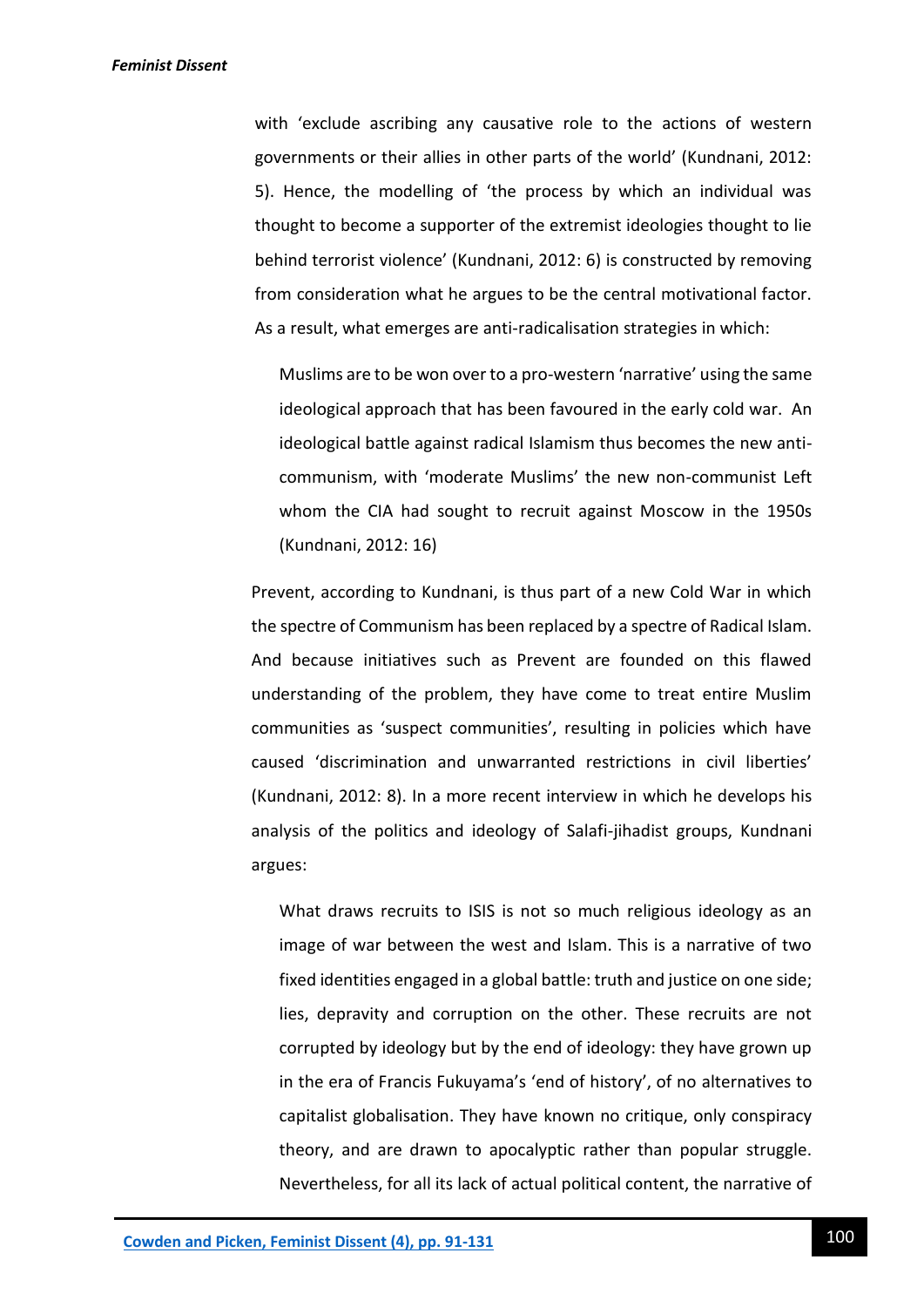global war against the west feels to its adherents like an answer to the violence of racism, poverty and empire (2015).

# **Fundamentalist Violence**

Kundnani's work has been significant because he was both an early critic of the programme but also one who has had a real influence outside academia, particularly within anti-racist activism, where his characterisation of Prevent as a form of anti-Muslim state racism is influential. While there is certainly truth in Kundnani's claim that much of the research into radicalisation is funded by agencies which are close to the US and Israeli governments, we would argue that Kundnani is too cavalier in his dismissal of this material.<sup>iv</sup> There is within this body of work material which is itself critical of the reductionist accounts of radicalisation which Kundnani is criticising (see for example Silke, 2008; Schmid, 2013; Rausch, 2015; and Rahimi & Graumans, 2015)<sup>v</sup>. However, our fundamental disagreement with Kundnani is his claim that radicalisation is essentially and primarily driven by opposition to the actions of Western governments. Across the Middle East, North Africa and South Asia, thousands of people are involved in Salafi-jihadist groups – is all of this simply a reaction to Western governments? Is there not a problem with an 'anti-imperialist' analysis which argues, as Chetan Bhatt notes, that 'there is no authentic non-Western political agency unless it is as a reaction to the West's cultural or military aggression?' (2017: 12). While Kundnani is clearly critical of the 'conspiracy theories' upon which he sees Salafi-jihadist movements as based, he implicitly endorses the 'anti-imperialist' nature of their politics, as though they are right but for the wrong reasons. However, as Bhatt has argued, such a view is only possible if one completely disregards 'the massive opposition to salafi-jihadis in the Middle East, north Africa and south Asia' formed as a consequence of the extreme violence toward civilian populations in those countries (2014: 26). Similarly, if we consider the case of Roshonara Choudhry, it was clear that al-Awlaki's arguments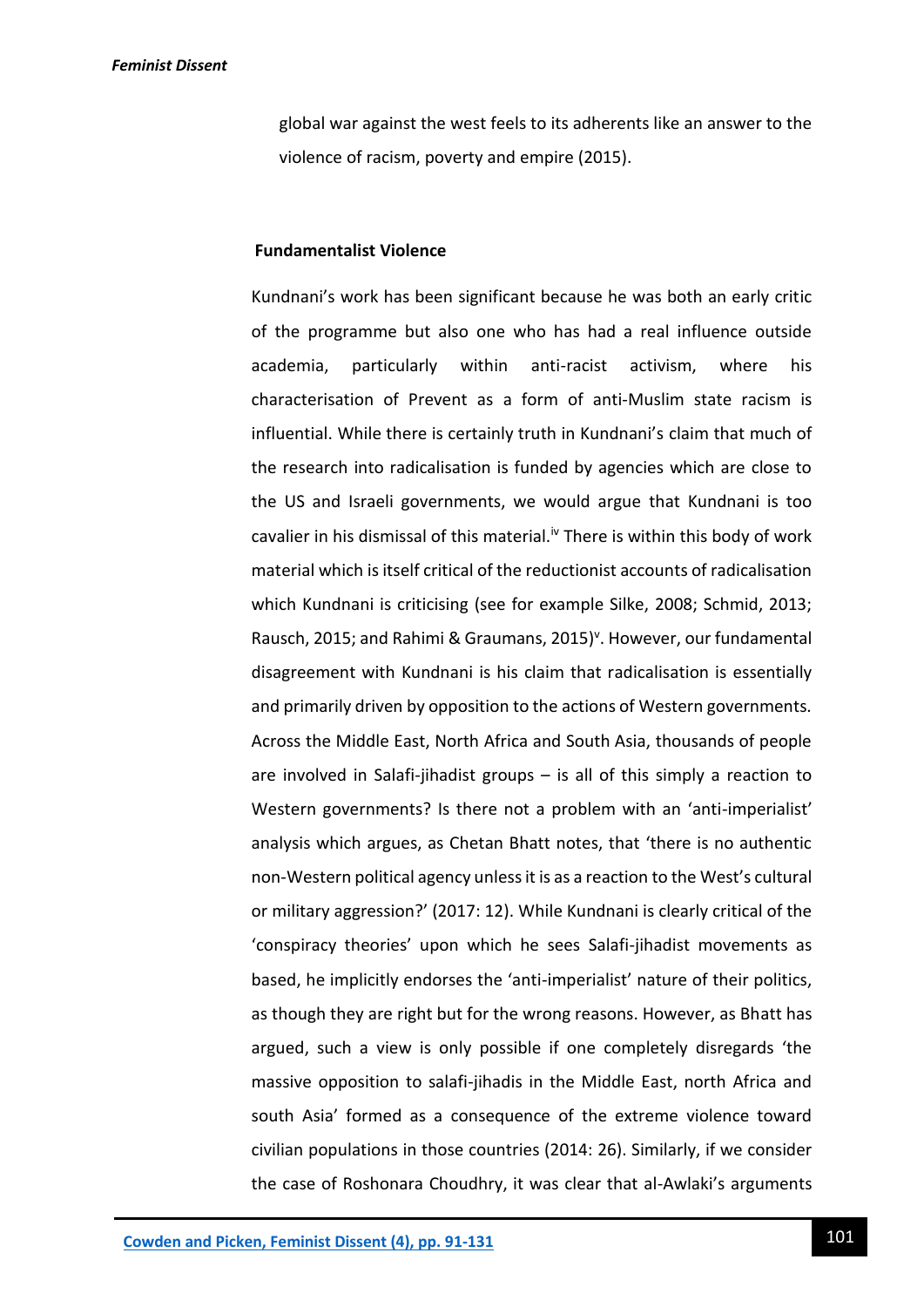against the Iraq war were important, but how does this explain her desire to die as 'a martyr'? If her concern was simply with the Iraq War, Choudhry could have visited Timms at his office and argued with him, or demonstrated against the war outside his surgery<sup>vi</sup>. In fact, her motivation as she described it to the police was entirely consistent with Salafi-jihadist thinking, in which 'visceral violence' and death by martyrdom are expressions of virtue (Bhatt, 2014: 26). The Al-Qaeda leader in Iraq Abu Al-Zaqawi emphasised this centrality of ideology in their project when he stated that:

'They [the American Armed Forces] think that we fight for money and prestige – what they do not understand is that our arteries are filled with the ideology of jihad.' (Maher, 2017: 21)

In other words, by characterising radicalisation primarily as a reaction to social and economic factors, Kundnani entirely fails to grasp the way Salafijihadism is 'not only a system of ideas but an aesthetic and cultural universe of meaning' (Bhatt, 2014: 27). Adherents like Roshonara Choudhry earnestly and consciously adopted this, and it is significant in her case, as with others, that this had no basis in concerns around 'racism, poverty and Empire'.

While these movements gain support and recruits by interpolating economic, political, and social crises, they do so through a specifically religious language of salvation and virtue, in which acts of violence are justified in very specifically theological terms. The quote from Anwar al-Awlaki at the beginning of this piece is noteworthy for the way it characterises the Iraq invasion, not through the Left's language of 'antiimperialism' but as an 'insult to Islam'. The issue for Salafi-jihadist thinkers is actually not the racism or imperialism of the West – these are, rather, seen as symptoms of a much deeper problem concerned with the 'godless nature of modernity' that animates religious fundamentalist thinking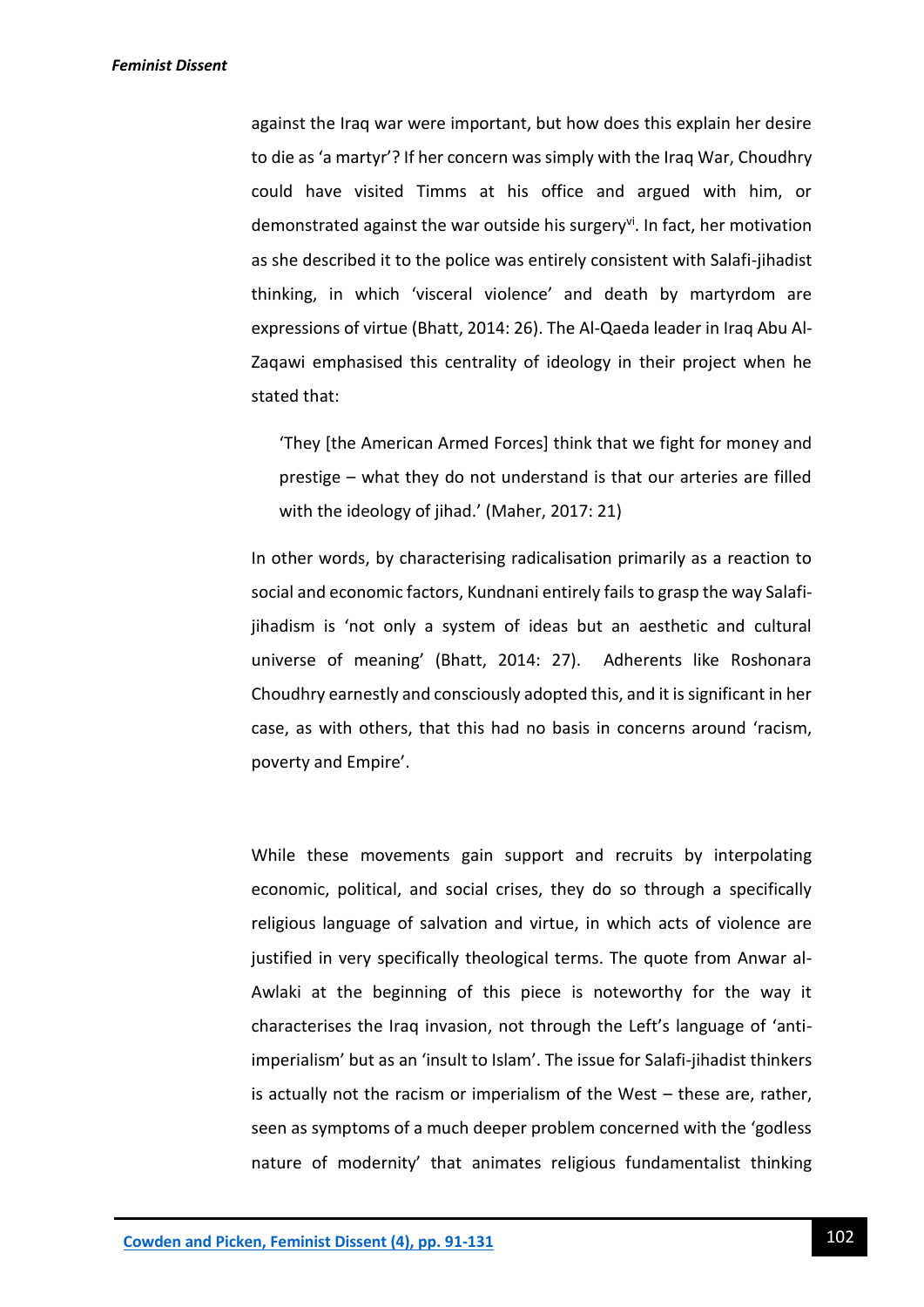across all faith traditions (Armstrong, 2000; Cowden & Sahgal, 2017). Maher has noted that Salafi-jihadists justify their violence not as opposition to an invading colonial power, but rather because the 'entire notion of the modern nation-state is a heterodox insult to Islam where temporal legislation usurps God's sovereignty' (2017: 11). As the 2003 Al-Qaeda's Manifesto cited earlier noted, the fact that these rulers are 'infidel apostates' makes 'armed and violent rebellion' not just desirable, but 'an individual duty on every Muslim' (in Maher, 2017: 11). Running throughout this entire body of theological argument is an obsessively Manichean discourse about who is and is not a 'true' Muslim, and it is through this that they violently impose their version of Islam as the only pure and authentic one. Like all forms of religious fundamentalism which justify themselves in terms of being a 'return to the past', they are very much products of the present. While the notion of the global Islamic 'ummah' has been around for much of the 20<sup>th</sup> century, it has received a massive boost through recent technological developments like the internet.<sup>vii</sup> Salafi-jihadist ideological development has also taken place very recently – as Hegghammer notes, this form of thinking only began to be distinguished from other forms of political Islamism in the early 1990s (2009: 246). These movements are anything but 'medieval', as they are often mistakenly characterised by liberal critics (Armstrong, 2000; Cowden & Sahgal, 2017). It is important to understand that, while Salafi-jihadist groups arise out of Islam, the version of Islam they offer is distinct from and deliberately destructive to both mainstream and heterodox historic forms of Muslim religious practice and belief. Nothing demonstrates the almost absurdly violent sectarianism of their project so clearly as Anwar al-Awlaki's statement that 'If a Muslim kills each and every civilian disbeliever on the face of the earth he is still a Muslim and we cannot side with the disbelievers against him' (Bennoune, 2010). It is in the name of such a project that these groups seek to 'purify' Islam, which they achieve through disciplining, repudiating, expelling, and murdering those who believe in a more tolerant, pluralist, and hybrid conception of Islam.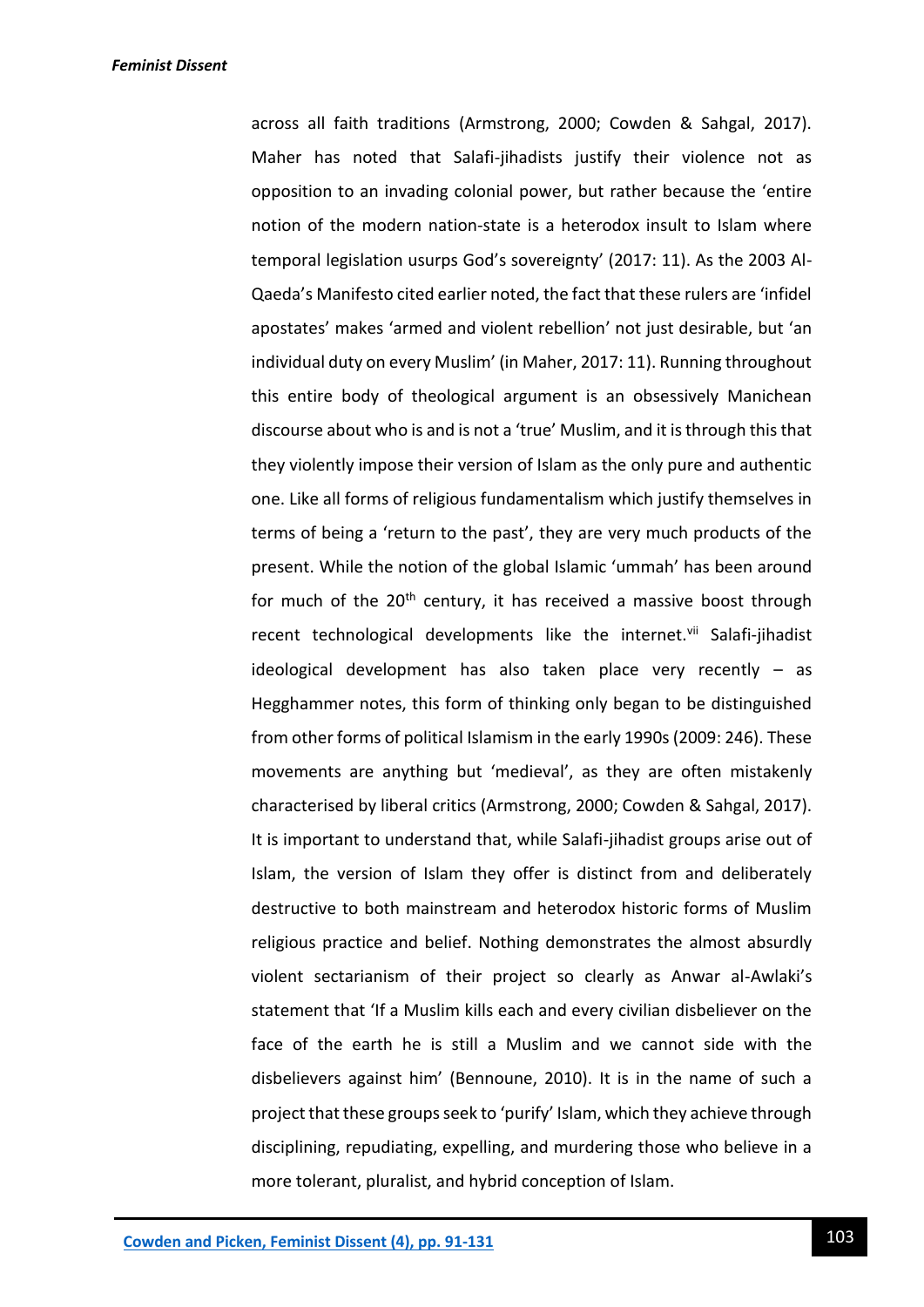Directly related to the way Arun Kundnani, and much progressive opinion with him, have conceptualised radicalisation through the lens of their own critique of the racism and imperialism of Western governments, is the failure to name the politics of Salafi-jihadism as a politics of the extreme right. Bhatt has noted that while 'the Western far- and neo-Nazi right may view Salafi-Jihadis and political Islamists as mortal enemies, they are all political tendencies of the far right, whatever their atavistic claims about each other' (2017: 3). The Algerian sociologist Marième Helie-Lucas has argued similarly that these groups are 'political movements of the extreme right, which, in a context of globalization, e.g. forceful international economic exploitation and free-for-all capitalism, manipulate religion, culture, or ethnicity, in order to achieve their political aims' (Helie-Lucas, 2004). Helie-Lucas notes the way these groups often gain influence is by taking over the process of offering social support to working class and poor communities, precisely in the context of neoliberal state withdrawal from social provision. She has described the rise of Islamist politics in the neglected and impoverished suburbs of French cities, noting that:

the big strength of the fundamentalist far-right is that they understood very early that the state abandonment of its duties towards specific categories of citizens, and the decline of the old Communist Parties' social activities in working-class areas of big cities, created a space for them, whether in [North Africa] or in Europe. 'Political Islam' is a popular, and populist, movement. This…has been the fertile ground on which young men, and now young women too, become 'radicalised', thanks to the social work done by the Muslim far-right: the youth camps and sports clubs; the after-school tutoring; the sermons; the free distribution of clothing (including, of course, distributing so-called 'Islamic dress' in the process); and books (including, of course, fundamentalist literature); the material help brought to homes where the bread winner just died; etc. (Helie-Lucas, 2015)

This points to another central issue, which is the way Salafi-jihadist thinkers are – in common with forms of fundamentalism in all religions –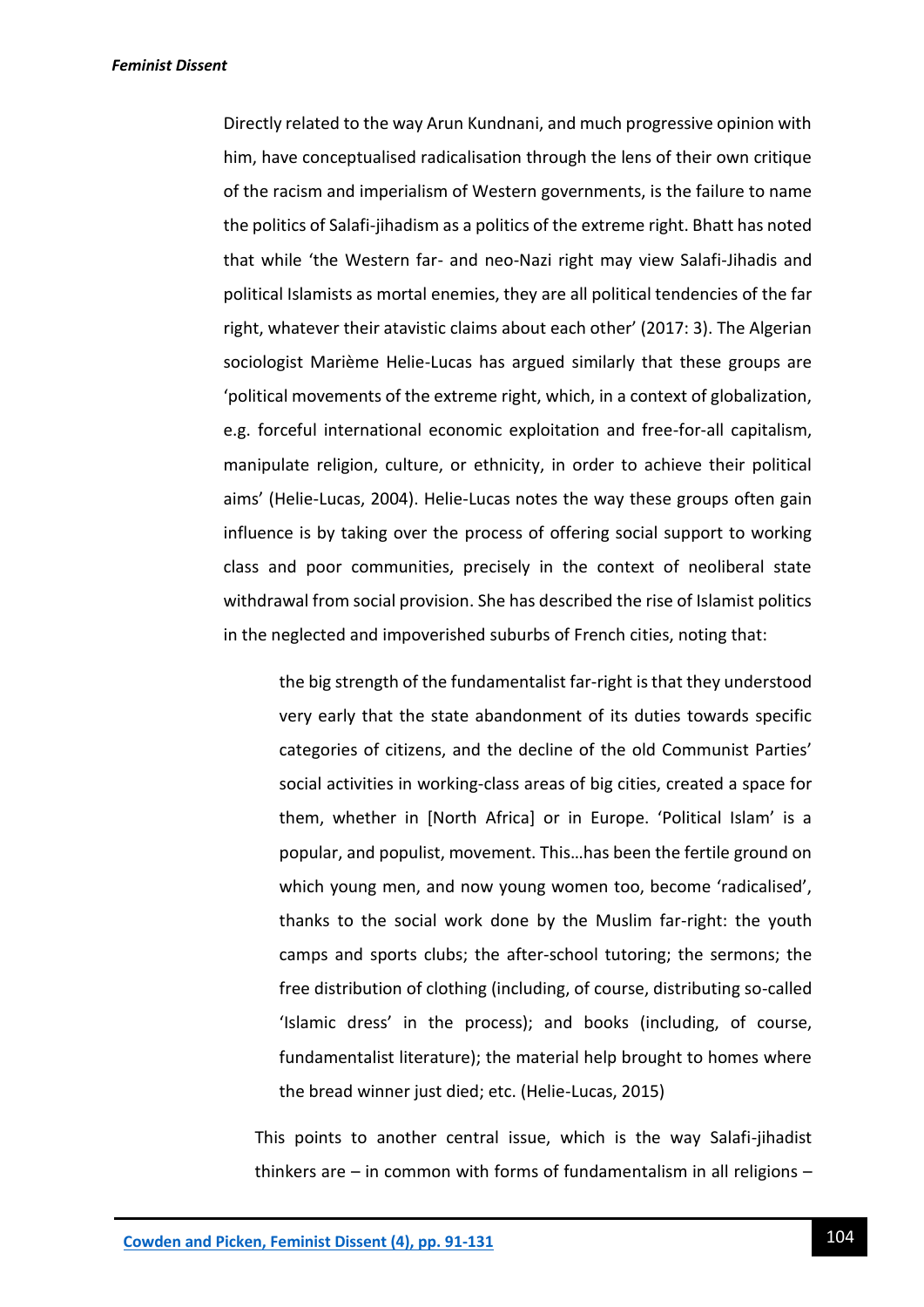intensely concerned with controlling women's bodies and sexuality within a divinely sanctioned patriarchal family order. Patricia Madigan's work on both Christian and Islamic fundamentalism argues that while these are generally understood as 'reactive movements against the forces of modernity', few have recognised their 'essentially patriarchal character' and that the process of 'selectively retrieving doctrines, beliefs and practices' from the past is driven by the desire 'to shape a religious identity that will then become the basis of a recreated neo-patriarchal order' (Madigan, 2011: 2). When Al Awlaki states that 'We are very conservative when it comes to family values. We are against the moral decay that we see in the society' (*New York Times*, 2010), it is crucial to note within this framework that it is the sexualised female body that essentially demonstrates the moral decay and godlessness of the West.<sup>viii</sup> Nadje Al-Ali has argued that Salafi-jihadist doctrine cannot be understood without understanding how central the control of women through violence is, and the way this plays out at many different levels – the home, the public space, and the battlefield where 'the control of women's bodies, their mobility, their sexuality, is a key strategy to demarcate boundaries between us versus them' (Leimbach, 2017). The mass rapes which ISIS carried out towards Yazidi women in 2016 is an example of the way brutal misogyny converges with the Manichean us/them ideology that runs through the Salafi-jihadist project; hence, the horrific levels of violence enacted on non-Salafi women becomes an expression of Salafi-jihadist conceptions of salvation and virtue, but also of state-building<sup>ix</sup>. This points to the real problem with the kind of analysis which Kundnani's work typifies – where the cause of radicalisation is framed as a response to the racism and imperialism of Western governments – which is that it has virtually nothing to say about this defining dimension of the Salafi-jihadist project.

#### **Social Work and Prevent**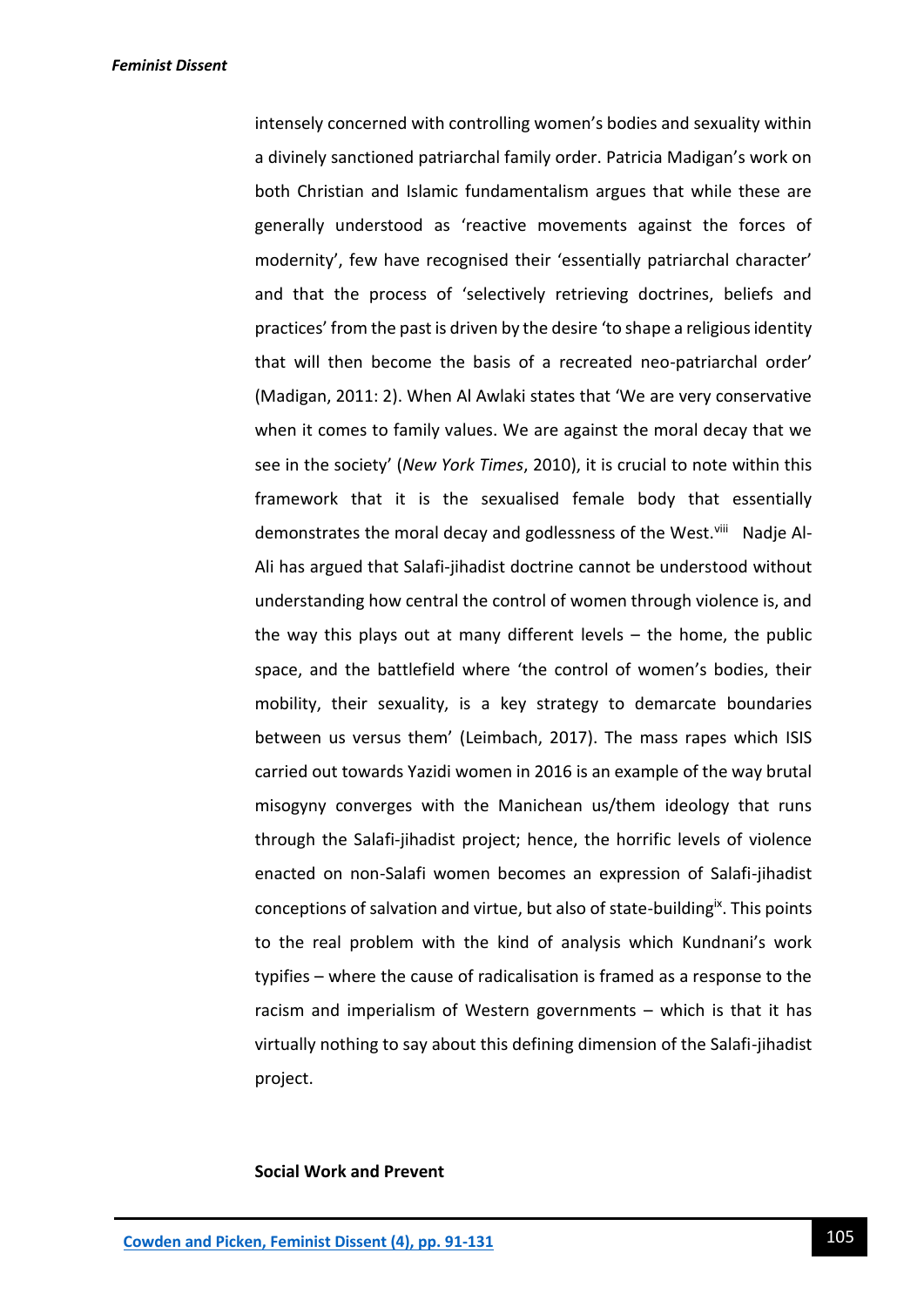The UK government's counter-terrorist policy Contest was developed initially in 2003 with significant revisions in 2006, 2011, and 2015 (Home Office 2015a, Home Office 2015b). This strategy is all part of the process by which British counter-terrorist policy was shifted from Northern Ireland-related terrorism, and in the wake of the 9/11 and then the 7/7 bombings, to focus on the forms of terrorism concerned with 'radicalised individuals seen to be using a distorted and unrepresentative version of the Islamic faith to justify violence' (Home Office, 2006: 1). The strategy was organised around four 'principal strands' of activity:

PURSUE: to stop terrorist attacks

PREVENT: to stop people becoming terrorists or supporting violent extremism

PROTECT: to strengthen our protection against terrorist attack

PREPARE: where an attack cannot be stopped, to mitigate its' impact

Prevent was developed as a strand of Contest but has developed as a policy in its own right, concerned with establishing arrangements which seeks to help people 'at risk of becoming involved in terrorism', as well as disrupting the activities of those involved in 'radicalising others'. The Prevent Review and Revised Strategy 2011 (Home Office, 2011b) undertaken by the Cross-Bench Peer Lord Carlile introduced greater levels of multi-agency collaboration and reasserted the earlier aim of seeking to 'stop people becoming terrorists or supporting terrorism' (Home Office, 2011b: 6). Most significantly, this Review elaborated the concept of 'Fundamental British values', with 'extremism' defined within policy as:

Vocal or active opposition to fundamental British values, including democracy, the rule of law, individual liberty and mutual respect and tolerance of different faiths and beliefs. We also include within our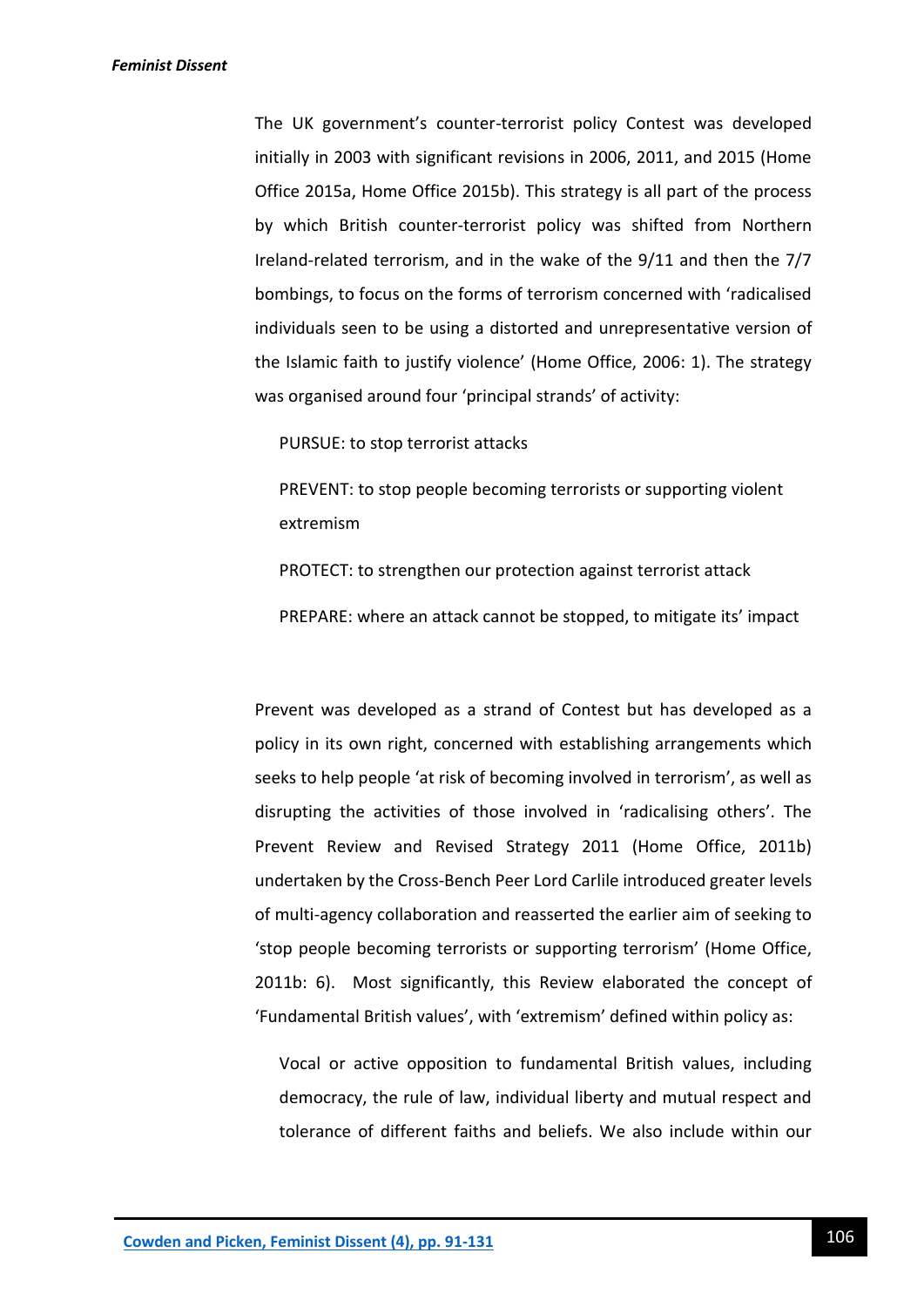definition of extremism calls for the death of members of our armed forces. (Home Office, 2011b: 7).

This characterisation of 'fundamental British values' has been a major focus for criticism of Prevent from progressives, but this characterisation of fundamentalist violence as primarily 'un-British' offers a deeply reductionist understanding of Salafi-jihadist ideology, indeed, one that mirrors the reductionism that animates the views of those who are most critical of Prevent.

The 'multi-agency' focus of the 2011 shifts in policy also laid the basis of further criticisms concerning the implementation of Prevent which, having begun as a counter-terrorist strategy, began to morph into areas such as community development and youth work, but with the police still in a leading role. This led to widespread criticism of Prevent that it was 'blurring professional roles and boundaries' (Thomas, 2010: 449) and that 'the implication of teachers and youth, community and cultural workers in information-sharing undercuts professional norms of confidentiality' (Kundnani 2014: 28). The most recent policy revision is *Prevent Duty Guidance of 2015* (Home Office, 2015c) and the significance of this lies in the way it has re-focussed the entire problem of 'radicalisation', addressing at least some of these problems. Moving still further away from the securitised focus of earlier policy, radicalisation has now become a 'safeguarding' issue, with Local Authorities given a statutory duty to have 'due regard to the need to prevent people from being drawn into terrorism' (Home Office, 2015c). The Department for Education now requires Local Safeguarding Children Boards to consider radicalisation within the context of the 2015 *Statutory Guidance Working Together to Safeguard Children* (DfE, 2015), and it is in this way that Social Work has been directly drawn into the orbit of the Prevent and Channel policy (Home Office, 2015d). In relation to the points made above, Prevent and Channel panels do not involve counter-terrorism police being embedded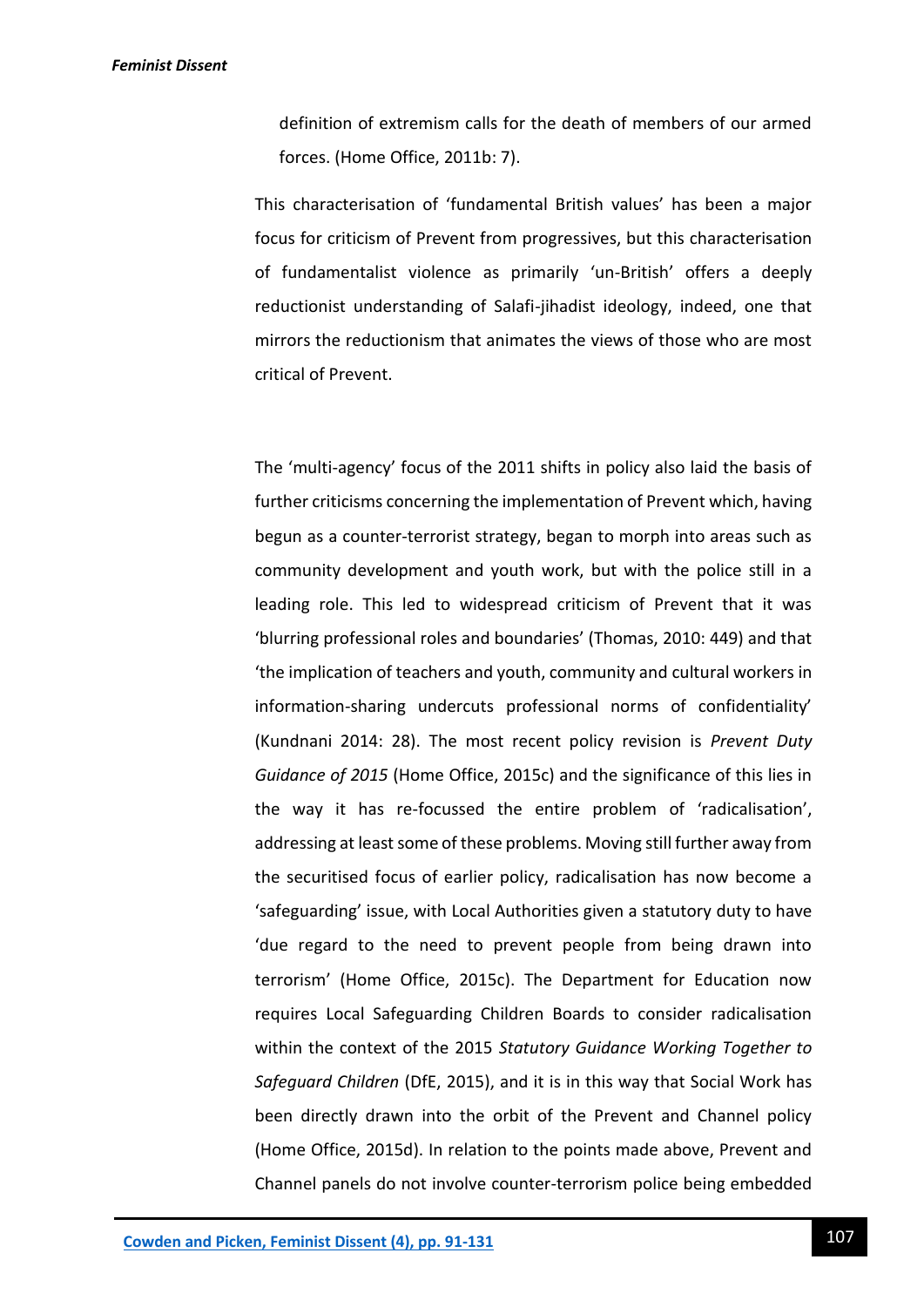with social workers, rather, social workers work alongside the police and partner agencies, as they do in safeguarding work already.

These changes represent a significant re-focussing both of safeguarding and of counter-terrorism, and therefore the question of how this has been viewed within Social Work is an important part of this discussion. At a packed Community Care Live event on November 2015, social workers heard Alamgir Sheriyar, active referral coordinator for Kent Police, argue that:

When we talk about radicalisation, child sexual exploitation, and issues with gangs, it is exactly the same process…What we're talking about is vulnerable young people…who are being targeted not because they are bad people or want to get involved in criminal activity, [but] because they are vulnerable and they need a sense of belonging, and through that grooming process they are given that.

At that same event, Social Work academic Jo Finch challenged this point, asking whether Social Work was 'getting into dangerous ideological grounds…Is this our role? Should it be our role? (Community Care, 2015) – points which are elaborated further in her critique of Prevent below. A more recent discussion forum run by *The Guardian* in March 2016 offered unanimous support for the principle of seeing radicalisation as a safeguarding issue analogous to child sexual exploitation (CSE), as these responses demonstrate:

Paul Rigby, lecturer in social work, University of Stirling: 'I would consider all these to be inter-related in so much as they are all likely to constitute child protection concerns, with children presenting with an array of risk and needs. The complexities of exploitation often indicate crossovers between what we may initially consider to be separate issues.' (Hardy, 2016)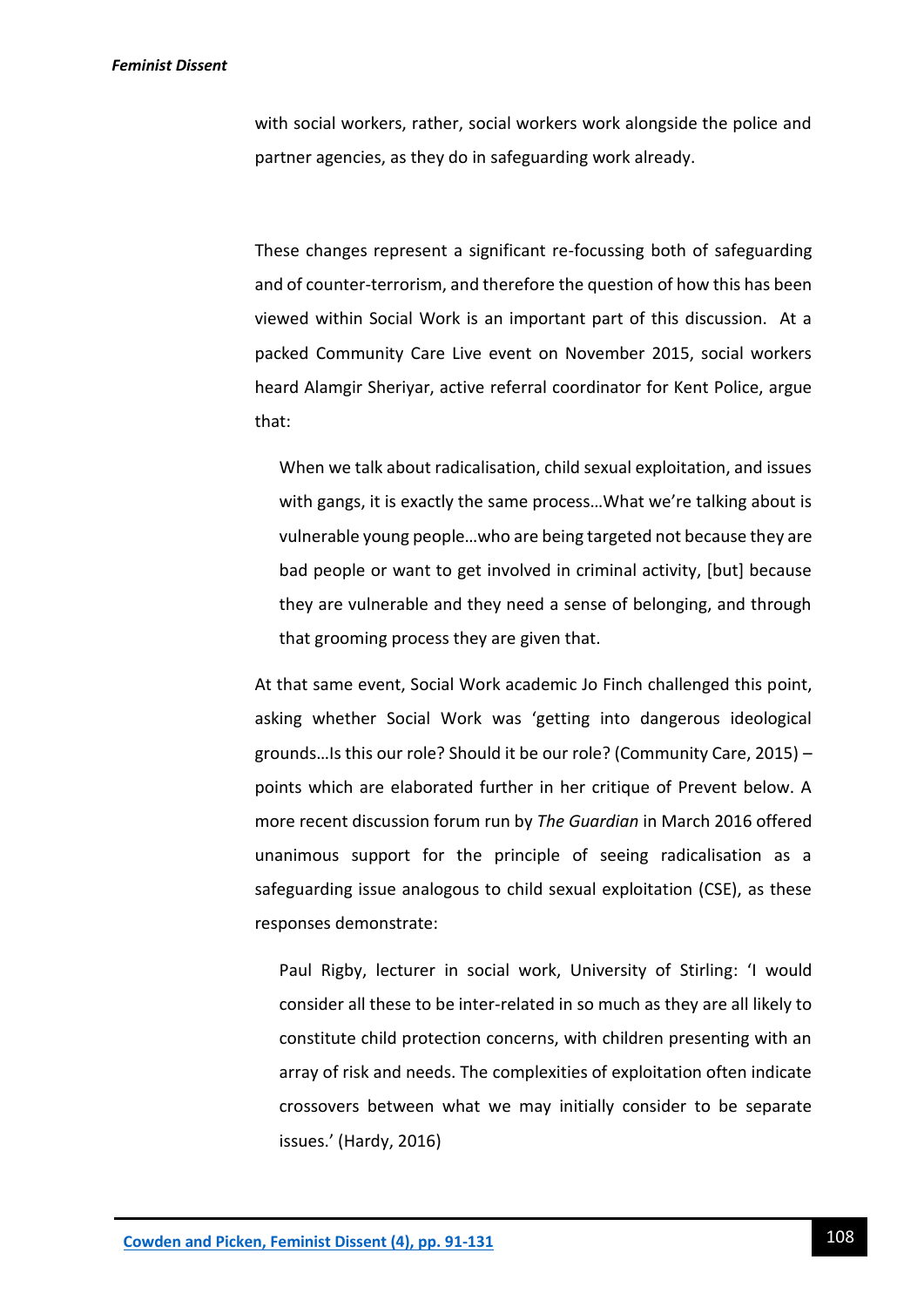Carly Adams, specialist in child sexual exploitation and youth at risk at the Children's Society: 'There are definitely lots of common themes between them – in terms of the level of power and control used, the impact of trauma, the need for a child protection response.' (Hardy, 2016)

Nazir Afzal, the former Chief Prosecutor who secured convictions in the Rochdale grooming trial, has also argued for the recognition of the striking similarities in the way young people are groomed for sex and for acts of terrorism:

In the first stage, the child is manipulated…A young person feels unwanted, unloved, misunderstood and somebody comes along, either some charismatic person or online, and says 'I want you', 'I understand you.' The person thinks somebody is finally listening to them. Generally, these people know what buttons to press. Having manipulated them, the next stage is distancing, where the young person is told not to trust anybody else – don't trust your family, don't trust your friends. The third stage is sexual grooming or with radicalisation, it's taking them away. The process is the same. (*Scotsman*, 2016)

In 2017, the Department for Education carried out an evaluation of this work, published as the report *Safeguarding and Radicalisation*. This report offers important evidence as to how people involved in undertaking this work are perceiving and experiencing this. The report evaluates ten Local Authorities across the UK, in areas defined as 'high,' 'middle', and 'low prevalence' areas (defined through the number of referrals they receive). While there is mixed evidence about how this is working, one of the most significant findings is that those doing this work perceive that it is working most effectively in areas of high prevalence. These are most likely to be urban inner-city areas with significant Muslim populations. Social workers working in this area clearly support the contention that radicalisation falls within the remit of safeguarding. This report noted that there was in some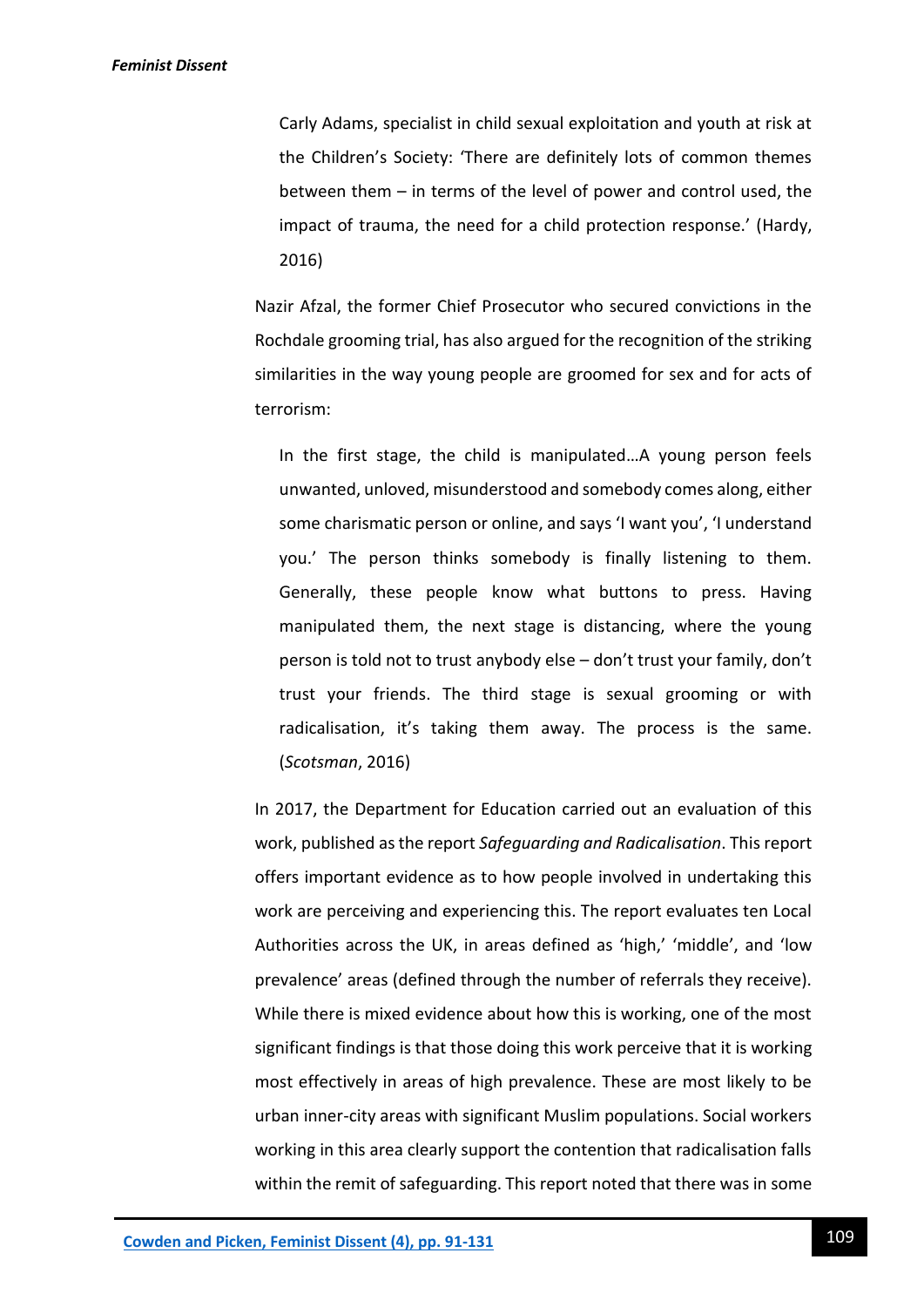of the Local Authorities 'no internal consensus within an authority on how the threat of radicalisation should be responded to' (2017: 5) and this resulted in confusion for staff and families referred to the Prevent and Channel programmes. This was much more of a problem in 'low prevalence' areas. By contrast, 'where staff are confident in how they should handle radicalisation cases, they were also better able to engage effectively with families and children who are at risk' (2017: 6). This is significant for the way it shows that Social Workers doing this work clearly feel they are – when they have the support of their managers and agencies – effectively safeguarding young people from harm in this work.

While there was initially considerable suspicion about Prevent amongst individuals and families referred to the programme in areas with high Muslim populations, the report evidences that this was usually able to be overcome with explanations which addressed people's fears about the intention of the programme. The report cites one incident of a father whose son was referred to the programme being initially overtly hostile to the programme, but as he came to see how it worked, completely reversed his view and went on to volunteer locally for it (2017: 25-26). Another significant conclusion is that those most overtly hostile to it are precisely those about whom one would have an entirely justified concern about their involvement with Salafi-jihadist networks.

Concern was expressed by social workers about the treatment of those families whose children were not found to have legitimate concerns, with it being felt that these people were being left without appropriate support or adequate explanation. A related concern for practitioners were 'overzealous' referrals (2017: 6) often from Schools and Health Authorities.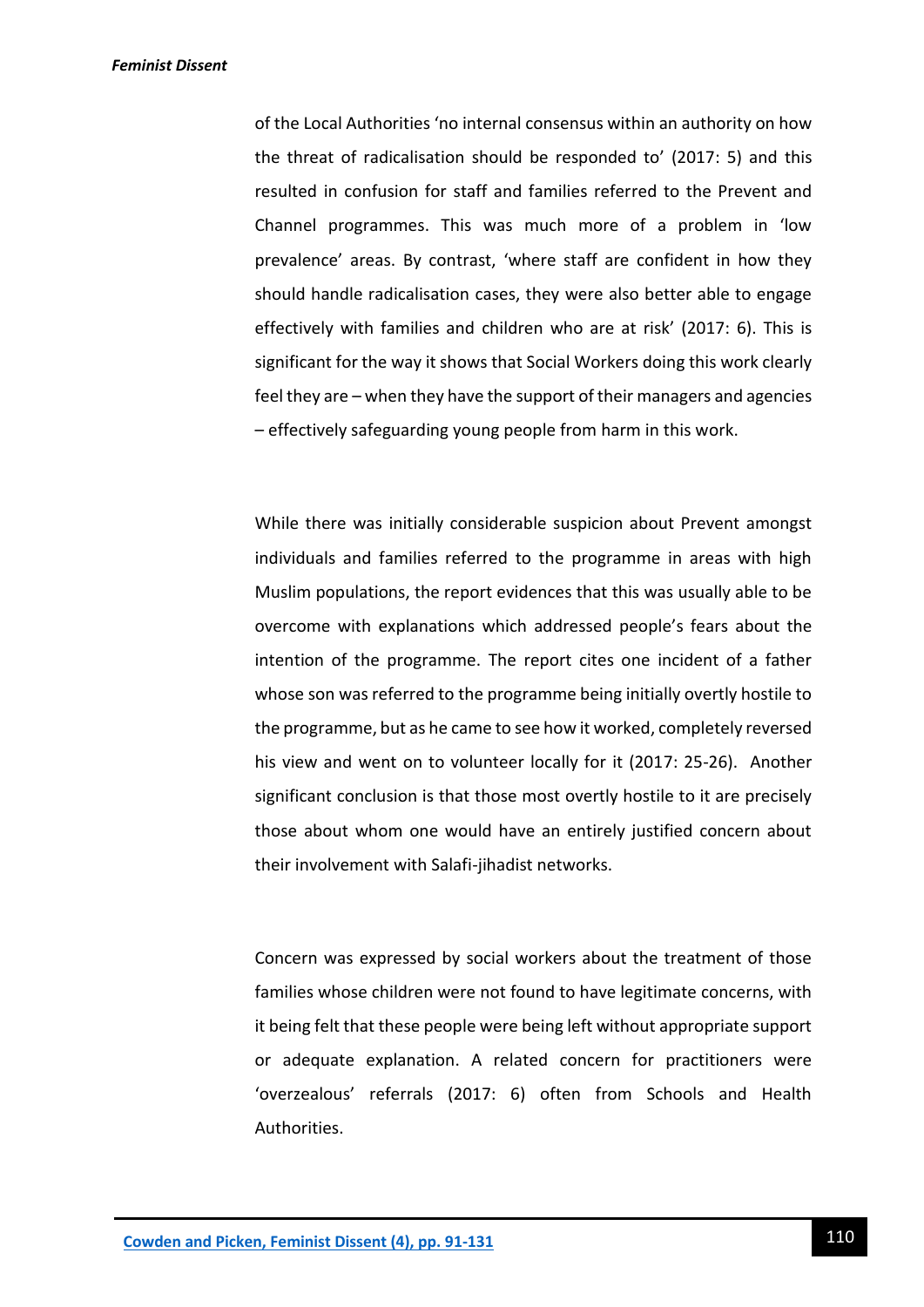The conclusions from the Report focussed on measures concerned with clarifying responsibilities, streamlining referrals, and building and sharing an evidence base to learn from previous practice, as well as 'engaging with communities to build awareness and understanding' (2017: 6-7). While the 2017 DfE Report evidences genuine concerns around implementation, this work is part of an emerging evidence base concerning the appropriateness of social work's involvement in work around radicalisation as part of the safeguarding process.

One of the most important implications for Social Work that comes from this evaluation is that where social workers feel well supported by their agencies, they can work effectively with presenting concerns in a safeguarding role. By the same token, this becomes very difficult when practitioners are working in agencies which had not developed an understanding of these issues. What we would see as crucial is that the safeguarding role is combined with a contextualised political understanding of Salafi-jihadism as a political movement and an ideology. This is even more acutely important when working with families with important connections to the Middle East and North Africa, where these groups are most active.

We would argue that it was just this political understanding that was lacking in the Serious Case Review (SCR) undertaken into the deaths of 'W' and 'X', two teenage brothers from the Brighton and Hove area who travelled to Syria in 2014 where they joined the Al-Nusra Front, an al-Qaeda affiliate (Brighton & Hove LSCB, 2017). Tragically, both siblings were killed while in Syria. The SCR was set up to investigate the fact that, despite extensive involvement with Children's Services over several years, practitioners failed to anticipate the possibility of the children being recruited into Salafi-jihadist networks. The background to this case is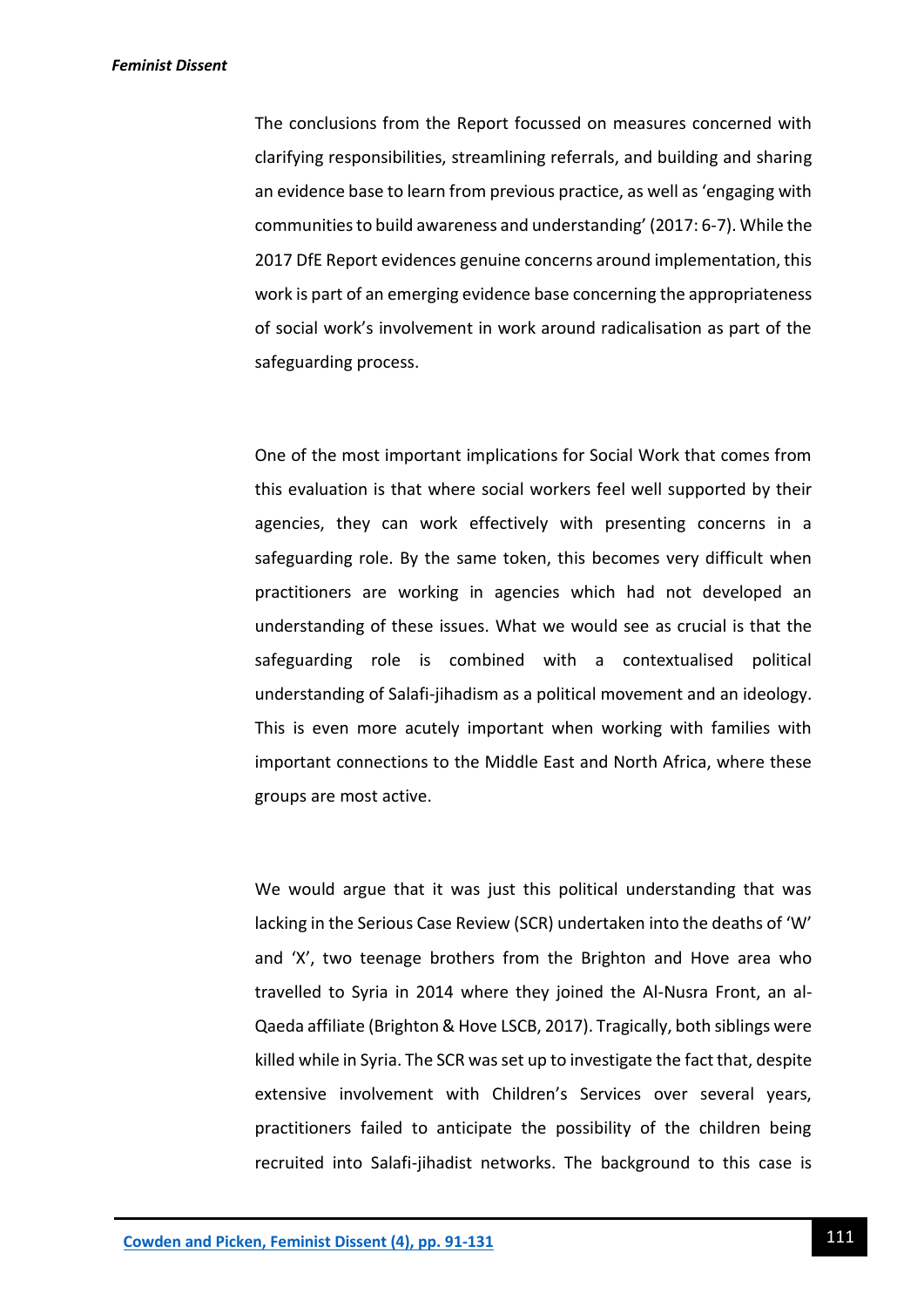complex. The family, which comprised the parents and five siblings, had fled to the UK from Libya in the late 1980s to early 1990s where they had previously been part of that country's educated social elite. The family left Libya as a consequence of persecution by the Libyan regime which developed from the regime's perception that some members of the families were Islamists (2017: 13). In a related development, an uncle of the family had been imprisoned in Guantánamo Bay, though he was subsequently released without charge. However, once the latter information became public knowledge, the family were directly targeted by neo-Nazis in Brighton, which included demonstrations outside their house and graffiti in the area in which they lived, stating 'Behead All Muslims' (2017: 12). The contact between Children's Services and the family came about through evidence of the children's early trauma associated with their exposure to domestic violence against their mother from their father, and services appeared to have struggled to provide an appropriate response to this. In 2010, 'W' and a younger brother 'Q' disclosed at a youth club that they had experienced physical abuse from their father in relation to their lack of observance of their religion. All five brothers were placed on child protection plans and their mother moved to alternative accommodation, but the Crown Prosecution Service took no further action against the father following retraction of the statements by the siblings.

A key issue that comes up throughout the SCR was the way services failed to engage with the *political significance* of Salafi-jihadism within the family, particularly given the information that was before them, and this contributed directly to the two young brothers' later disappearance to Syria. For example, services were aware that an older brother of 'W' and 'X' had travelled to Syria, but had accepted entirely at face value the claim that this role was purely related to 'supporting aid work'. Finding 6 of the SCR notes the need to: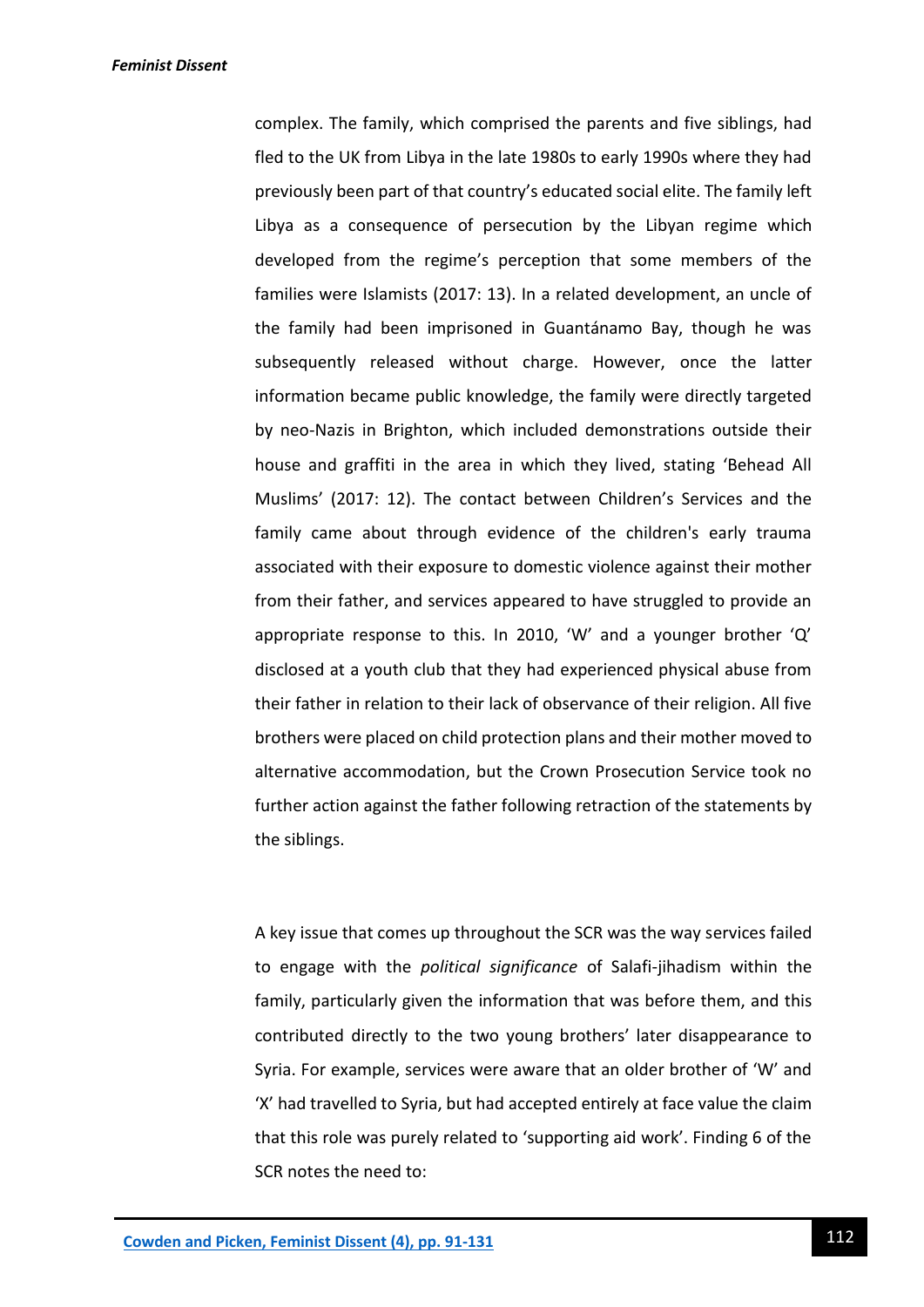provide children and young people with information and evidence to counter the propaganda that they may be accessing on the internet and the impact of peer pressure via social networking: to be effective this will need to address the appeal of belonging to particular groups, who provide a strong identity, promise the resolution of the world's problems and social injustices (2017: 45)

While this is undoubtedly correct, the problem seems to us lie more in the way services working with the family struggled to conceptualise the issues that were presenting in the family in a holistic way. This involves grasping the way the family were both victims of racist persecution as well being part of violent Salafi-jihadist networks, not to mention all the other family issues that services were dealing with. The key to this in our view is having a political understanding of what Salafi-jihadism represents, both in understanding the extent to which it diverges from mainstream forms of Islam, as well as considering the possibility of connections between this ideology and the violence toward female family members and toward the children for 'lack of religious observance'. This political understanding can be crucial in allowing practitioners to make the connections between Salafi-jihadism as a world-view and the statements and actions of family members. For example, when sibling 'X' was arrested in 2012 for antisocial behaviour, he shouted at the police that 'they would die as they did not follow Allah, that they would burn in hell on judgement day and that the day was coming very soon' (2017: 50) – a statement which clearly reflects Salafi-jihadist themes, but which fail to occasion any specific recognition as such. Another sibling, 'Q', returned from a trip to Libya making strong outbursts against 'Americans' (2017: 51) which were perceived as understandable in the context of the fighting which was taking place in Libya at this time, but were not explored any further by practitioners. It is always important for practitioners to understand and be curious about the communities in the areas they work, including issues of culture, identity, and religion. But rather than reaching too readily for the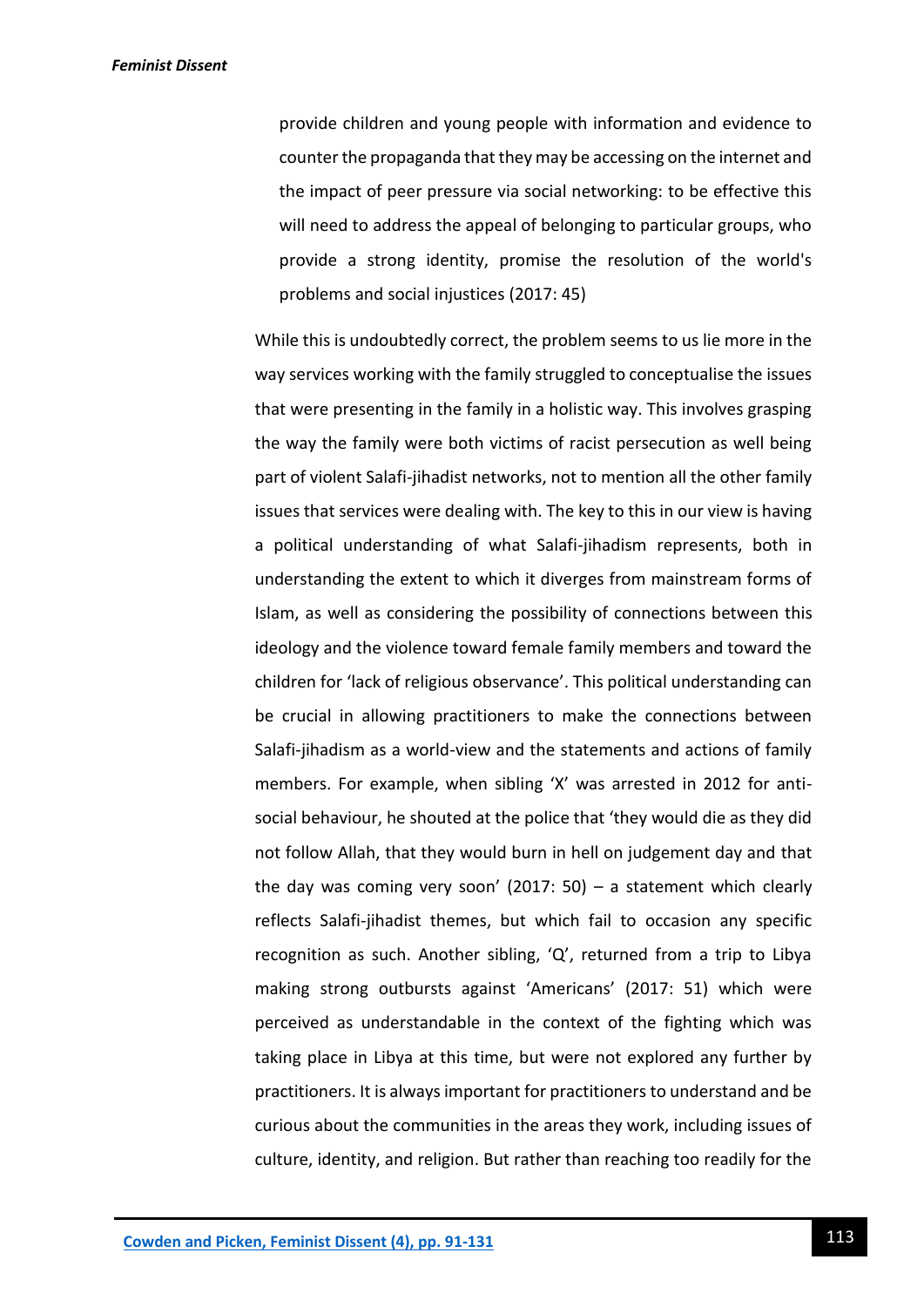culturally relativist argument, we would argue that practitioners need to be aware of what the people we are working with are telling us about how they see the world, and to be aware of the implications this may have. Ideologies and identities are never innocent – they are always situated in a social and political context, and as practitioners, we need to know about this. In relation to our earlier arguments about the (often violent) control exerted towards women within Salafi-jihadism, we would add that this is another crucial indicator where practitioners could have put different pieces of the situation facing this family together. In terms of future learning, we would argue it also raises the importance of agencies developing resources and strategies to engage women who are at risk, but who might resist becoming involved with services for fear of wider family/community rejection.

#### **Prevent as Surveillance**

We now want to turn to those arguments mounted by a range of Social Work academics who have expressed concerns that Prevent represents a form of ideological policing, stifling children and young people's entirely legitimate interest in political causes and in being critical of the government. It should be noted at the outset that there is nothing new about the argument that social workers are involved in 'policing' families, the working class, minority communities, and/or women, and these arguments have been made of Social Work for several decades (see for example Donzelot, 1997; Jones, 1983; and Smart, 1992). The analysis offered by Finch and McKendrick in their 2017 *British Journal of Social Work* piece "Under Heavy Manners" could be seen as drawing on this work. With regard to Prevent, their key argument is that, in a context where state policy is seeking to institutionalise new forms of social inequality, the social work role is becoming 'securitised' (2017: 315). Prevent, they argue, targets families who are economically deprived and 'discriminated against due to racism and Islamaphobia' (2017: 313):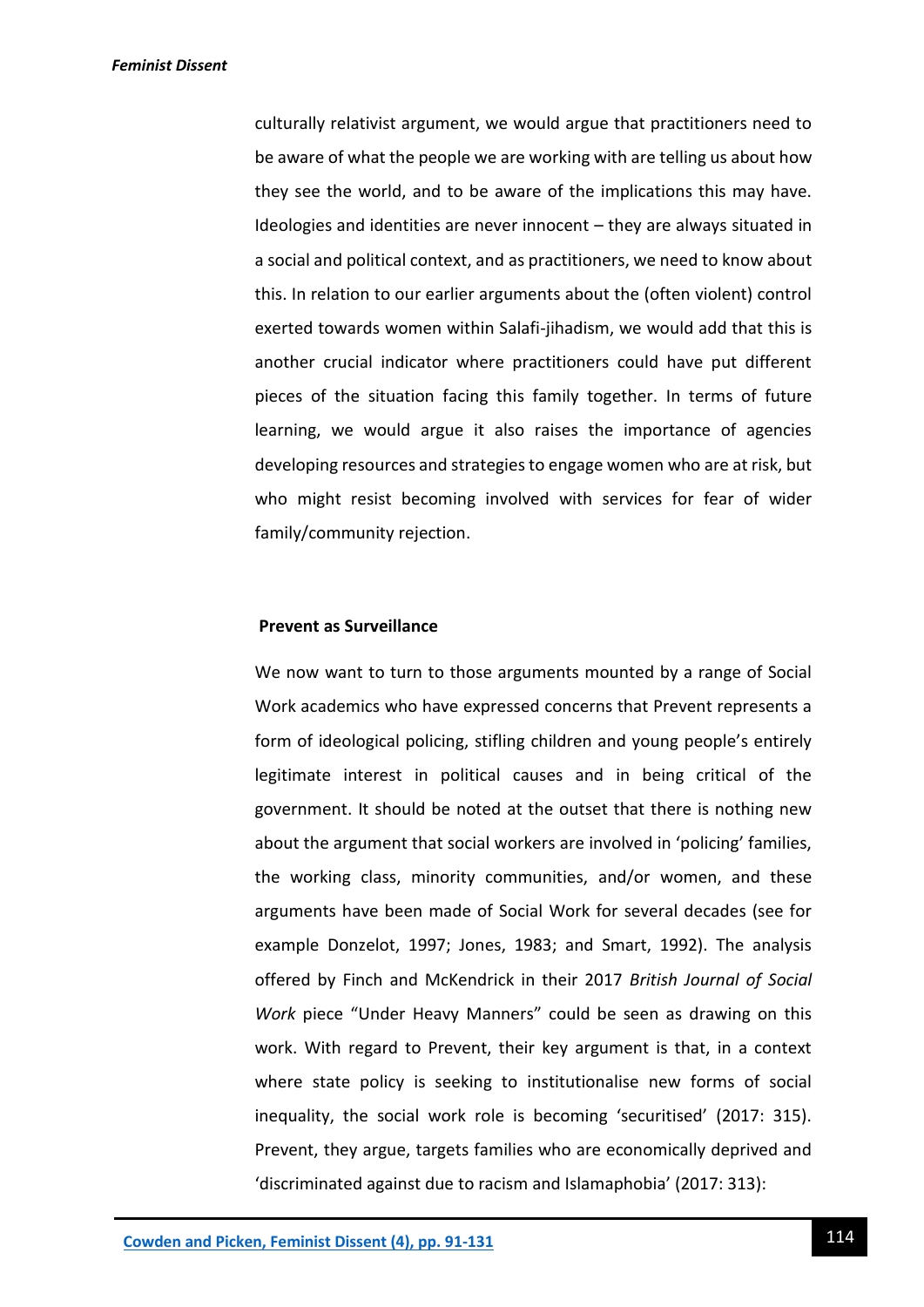The suggestion that social workers should infiltrate families in this way is a deliberate ideological attempt to remake social work and to diminish trust-based relationships. In this new incarnation, social work is fundamentally judgemental and exists as an agent of social control in terms of targeting service users with values, cultural practices or ideological beliefs that do not accord with Western neo-liberal ones (2017: 318).

The claim that Muslim families experience Prevent as 'infiltration' is offered without specific evidence, and this is a feature of many critics of the policy. We would argue that, while there is undoubtedly mistrust between Muslim communities and state agencies like social work in the present context, it is important of the extent to which there are divergent views towards Prevent within Muslim communities. Alongside those sceptical of the intent of this policy are those who have serious concern that it is their children who are most heavily targeted by Salafi-jihadists, and who are seeking support from state agencies like social workers to deal with this. The DfE report cited above (2017) also demonstrates that social workers involved in safeguarding work in this context have been able to build trust-based relationships with Muslim families, and this points to the way practitioners and families are able to work around the specific threat to children and young people posed by Salafi-jihadist radicalisation. It is for this reason that we would question Finch and McKendrick's claim that Prevent is essentially concerned with the policing of cultural practices not in accordance with 'Western neo-liberal beliefs', but we would also point out that the authors' objection to these beliefs is of an entirely different order to the objections of Salafi-jihadists. In other words, like many critics of Prevent, Finch and McKendrick fail to critically interrogate what Salafi-jihadists and their sympathisers *actually stand for*. Indeed, groups such as CAGE, which have showed consistent support for Salafi-jihadist ideologue Anwar al-Awlaki (Bhatt 2017: 13), have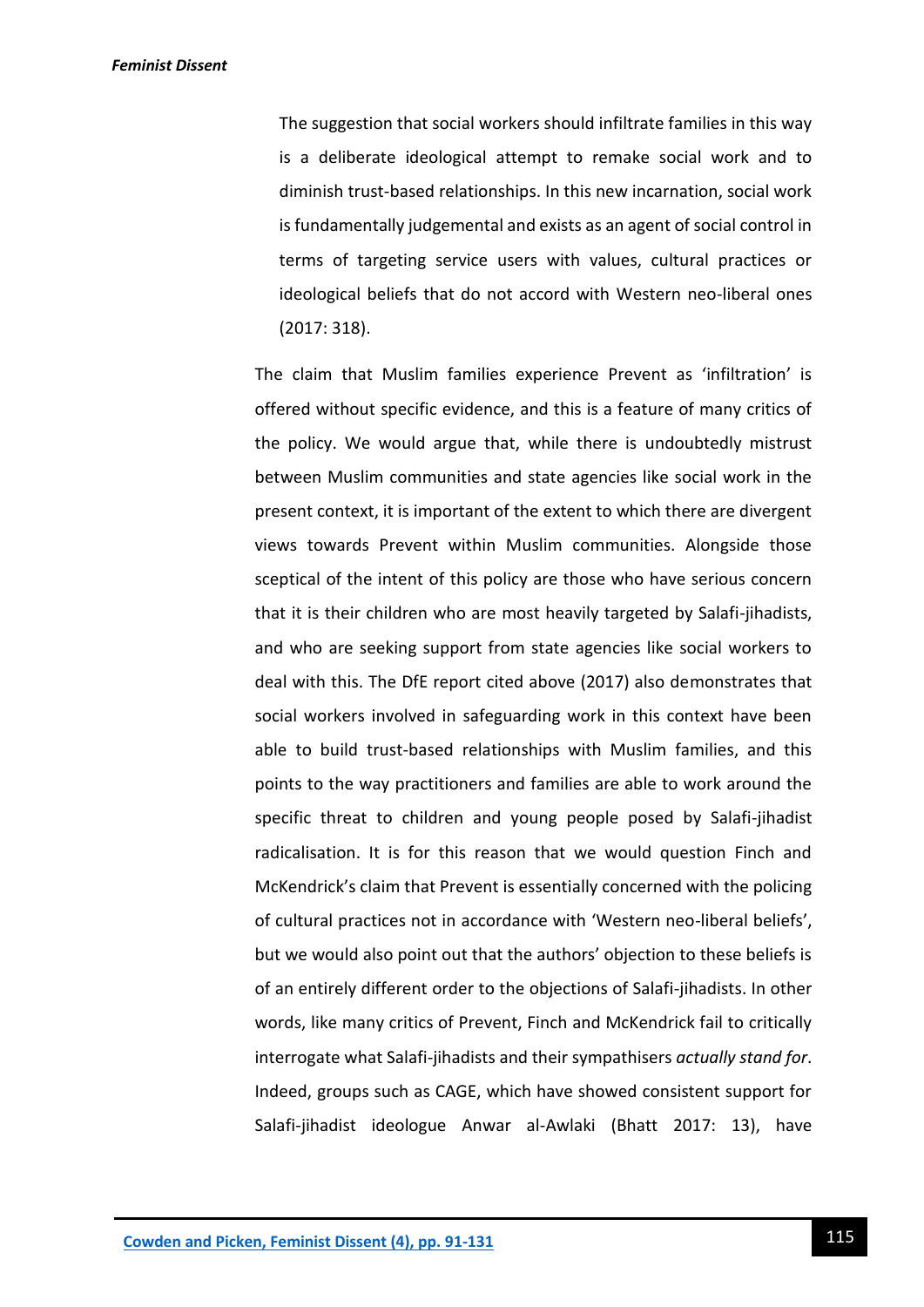popularised just these sorts of arguments by presenting measures which are taken against violent fundamentalists as attacks on 'all Muslims'<sup>x</sup>.

Tony Stanley and Surinder Guru offer a still stronger critique of involvement with Prevent, arguing that through this, 'social workers might find themselves pawns in an ideologically driven moral panic' (2015: 354). The central issue they challenge with the shift toward safeguarding is that it denies 'the political nature of terrorism', offering instead 'pathologising discourses' which position social workers as 'akin to 'thought police' (2015: 357):

By emphasising the 'vulnerability' of individuals, these processes of risk assessment and prevention give primacy to a 'deficit thinking' risk model that the population in question is deficient and in need of improvement/treatment. This emphasis on normative systems and networks gives primacy to positivist, psychologising discourses which deny individuals agency and the political nature of their experiences and social problems. The focus on individuals and families isolates them from being seen in their holistic socio-economic, political context and their resistance to oppression and injustice is seen as an aberration, a problem, a state of mind which can be changed, treated and normalised by the introduction of alternative activities, relationships and networks. For this reason, amongst many Muslim communities, Prevent and Channel are primarily seen as tools for surveillance of Muslim children, justified by particular ideological constructions about the processes causing radicalisation (2015: 358-9).

As with both Kundnani and Finch and McKendrick, Stanley and Guru present a picture of widespread opposition to Prevent from 'many Muslim communities' which we would argue falsely homogenises the range of views around Prevent amongst Muslims. More problematic still is their claim that the adoption of Salafi-jihadist views represents 'resistance to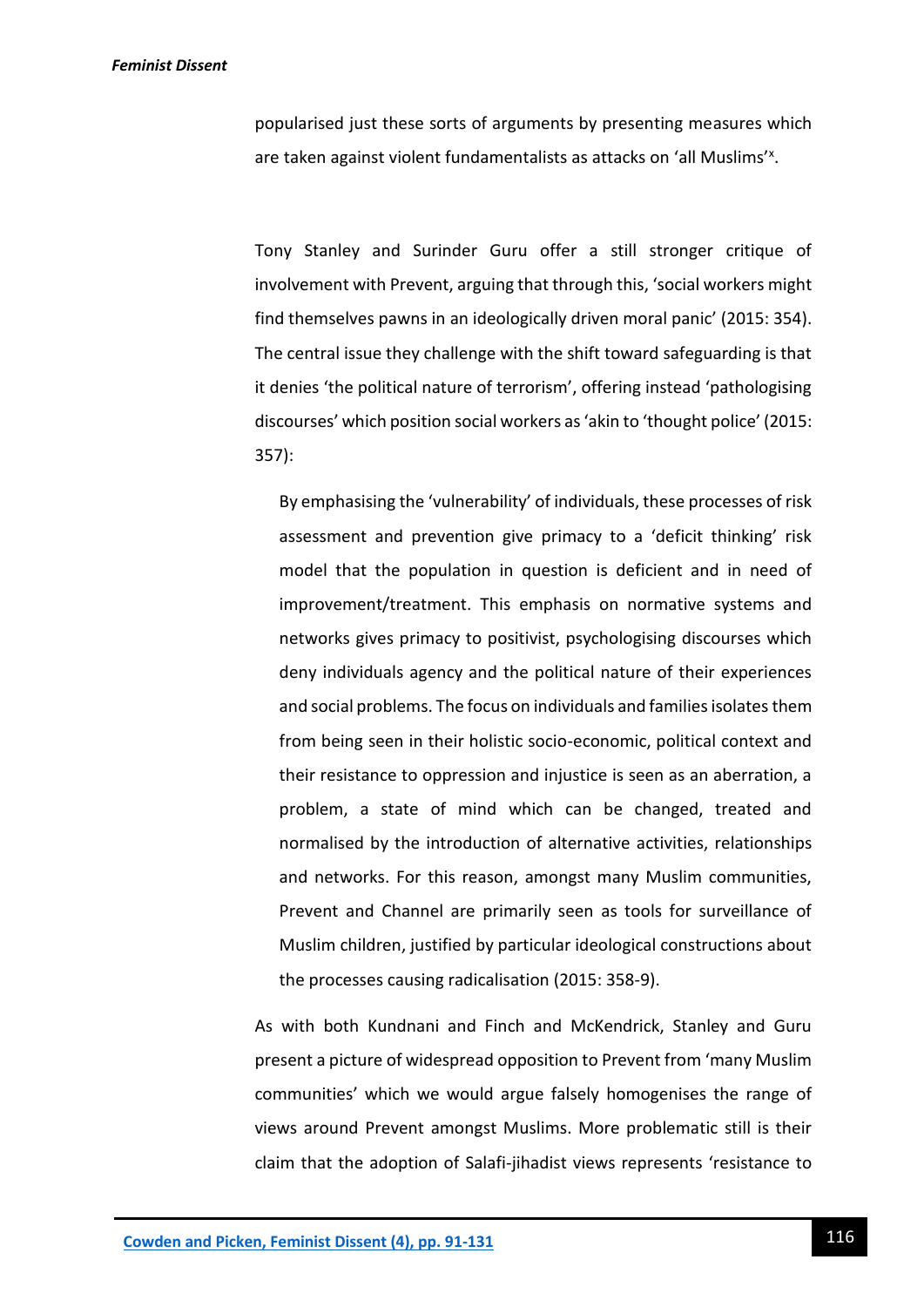oppression'. While they are right to point to the way an entirely pathological discourse about radicalisation denies the extent to which it is 'political' – and one of the key arguments we have made here is that it is most definitely political – Stanley and Guru ignore the fact that even an elementary consideration of the content of this shows it to be politics replete with the most hateful sectarianism, anti-Semitism, misogyny, and homophobia. One wonders if Stanley and Guru would argue that young men who join white nationalist groups like the English Defence League are equally demonstrating 'resistance to oppression' in attributing their poverty and joblessness to Muslims and immigrants? This article concludes with the statement that:

The call to arms across the Muslim countries resonates with Muslims across the globe, a process facilitated by the concept of 'Ummah' or unity amongst Muslims which has intensified after 9/11. This can be seen as a product of political awareness, borne out of the exploitation and oppression by the West and the alienation it has generated (2015: 361).

There is something deeply problematic about the way this statement lends legitimacy to the language and approach of Salafi-jihadist groups – what we are talking about here are groups whose politics were manifested through the Charlie Hebdo murders in Paris, the mass rapes of Yazidi women carried out by ISIS, and the indoctrination of 10-year- olds into acting as suicide bombers in Syria and Afghanistan (Bloom 2017, Bloom and Horgan, 2015). Stanley and Guru's characterisation of Salafi-jihadist groups as analogous to anti-imperial freedom fighters sits utterly incongruously with the evidence of how these groups have horrifically violated the human rights of women, children, and civilian populations in general with barbaric cruelty. The way these authors can overlook the latter and, at the same time, call for a 'rights based approach' in Social Work practice (2015: 362) really bespeaks the extent of confusion amongst progressive opinion with regard to what Salafi-jihadists actually represent.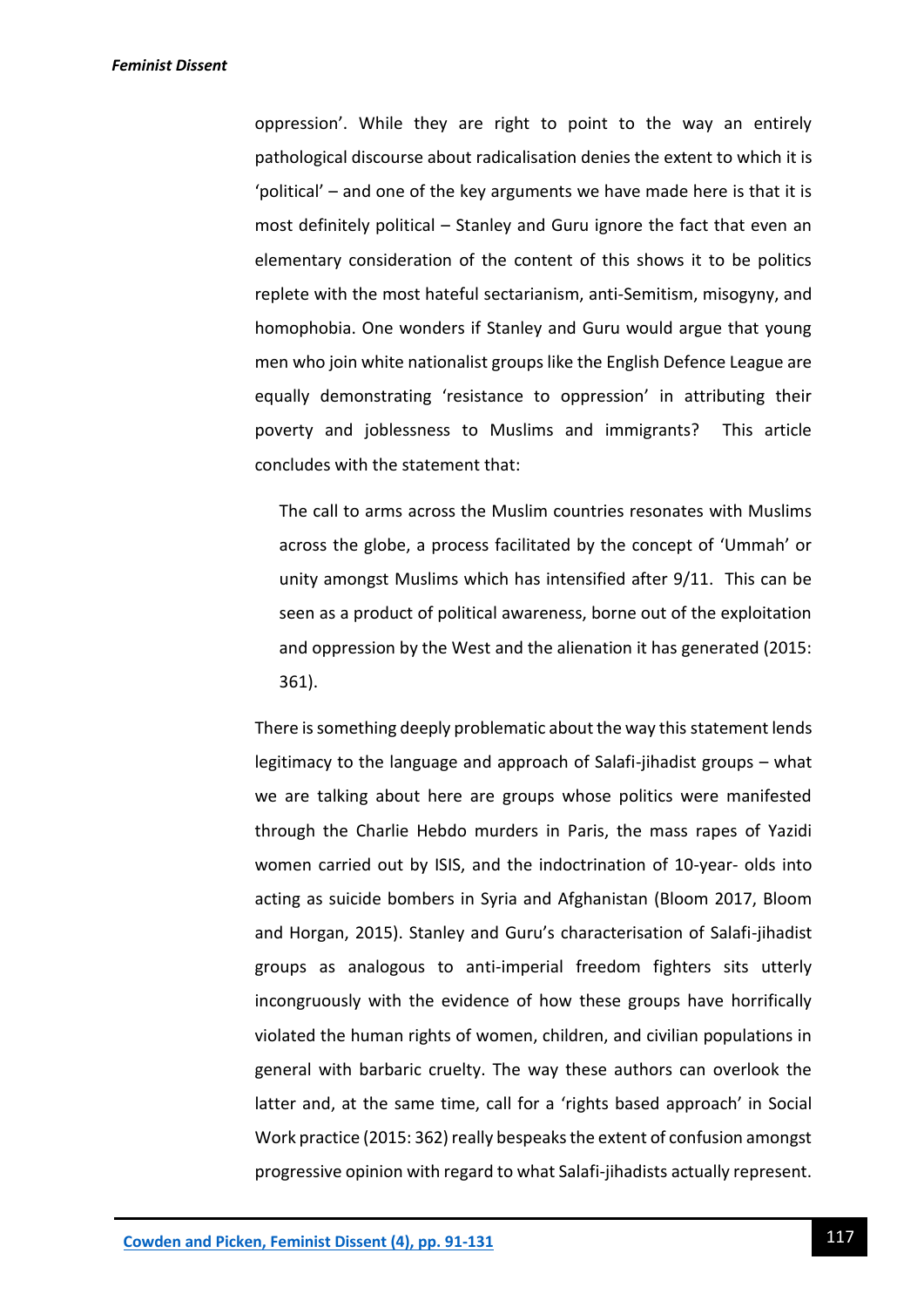While it is crucial for Social Workers to understand the pathways that can lead to such fundamentalist violence – and one would say the exact same thing about white neo-fascists – what is completely missing from this account is any sense of the need to challenge these, both at the level of Social Work values, as well as the need to safeguard children and young people from associated harm. Reading this material, one is left asking how it is that critical and intelligent Social Work academics and practitioners such as they are prepared to grant credibility to political ideologies that are utterly opposed to the values of human rights and equality to which they are clearly committed.

#### **Conclusion – Some Future Policy Directions**

Throughout this piece, we have argued that it is crucial that those who take questions of human rights seriously engage with the substantive agenda of Salafi-jihadists. This involves understanding the way this represents a significant development within non-violent conservative and puritanical versions of Islam into the violently Manichean political movements we now see wreaking havoc across the world. In such a context, it is crucial for left and progressive thinking to move beyond confusing their own opposition to the 'war on terror' based on the violation of human rights with the reactionary and brutal violence of the Salafi-jihadists. The need to better understand this political agenda is crucial both for Social Work education and practice. One of the issues which stands out for us from the Brighton and Hove SCR is that, in order to protect children and young people from the harms which stem from radicalisation, practitioners need to have a much better informed sense of the attitudes and character which those who are grooming these young people are seeking to nurture. Being curious about this can make a crucial difference to the safeguarding role, and we need to be completely clear that this is not the same as acting as 'thought police'. Social work's concern is not in any way preventing critical thinking – indeed, it is more important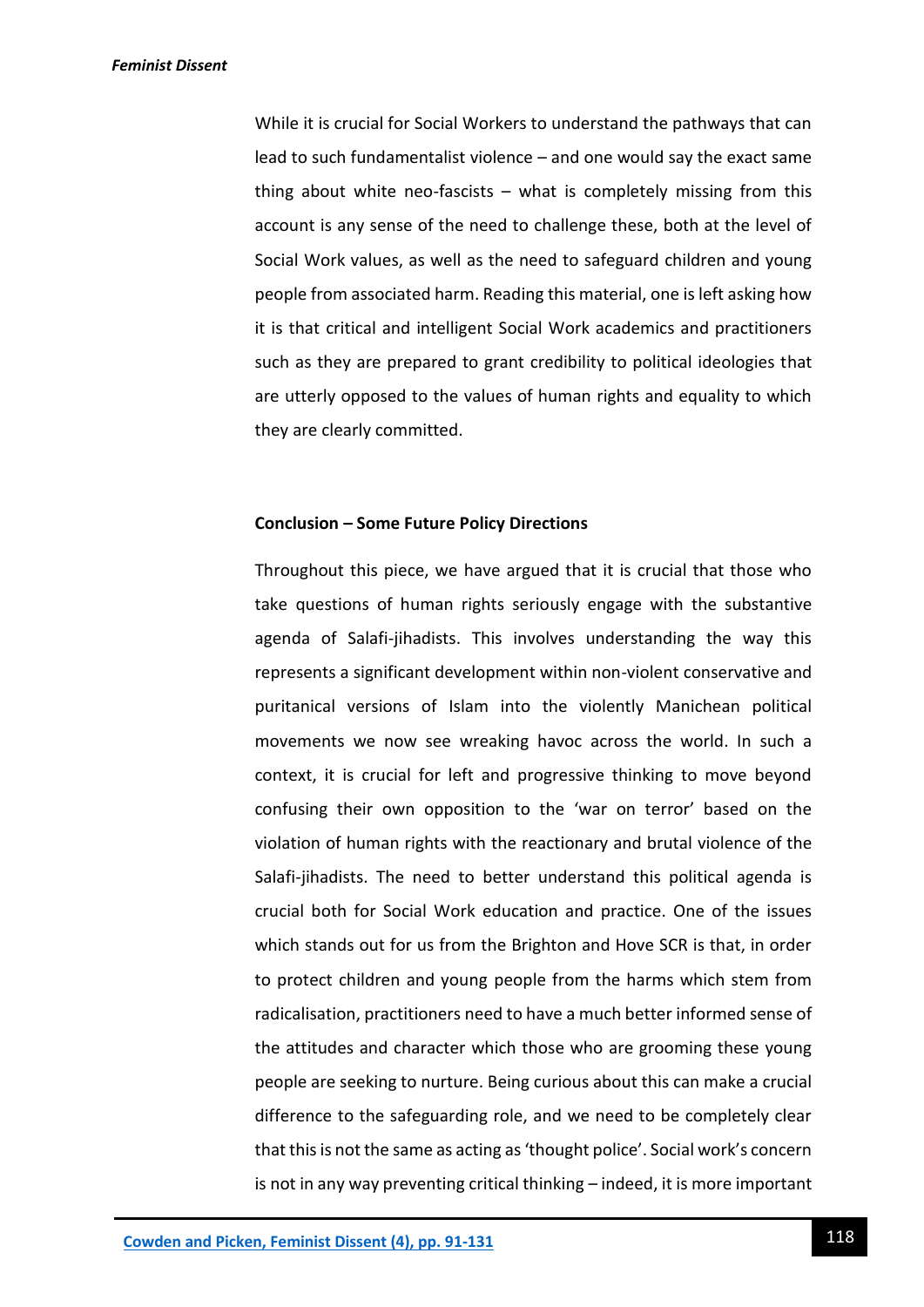than ever that we encourage this. But we are concerned with preventing young people being drawn into Salafi-jihadist networks where they may be killed or raped, be required to carry out murders and rapes, and if they are caught, spend their lives in prison as Roshonara Choudhry is currently doing. It is in the light of this understanding that we would mount a critical defence of the safeguarding focus within Prevent and Channel, and we would additionally argue that this is entirely congruent with the Social Work focus on harm from the abuse and exploitation these clearly represent to children and young people. We would argue, however, that taking this position does not mean that there are not problems with the Prevent policy as it is currently constituted. As far back as 2009, Yahya Birt noted that the central problem with the policy has been its 'overemphasis upon counter-terrorism without engaging Muslims as citizens rather than an "at risk" set communities' (Birt, 2009: 54). This is crucial not just from a civil liberties perspective, but also because it acknowledges the extent of opposition to Salafi-jihadism amongst Muslims. It is in this sense that we would argue for the removal of Lord Carlile's definition of extremism as opposition to 'fundamental British values'. While democracy, the rule of law, and tolerance are undoubtedly important, it is not clear how these are specifically 'British'; they could be considered as universal democratic norms. Equally problematically, the focus on 'British values' constructs Salafi-jihadist violence as a problem of Muslims who are insufficiently integrated or loyal to the British nation. As we have argued, Salafi-jihadism is a transnational politics akin to white supremacist neo-fascism, and it is both myopic as well as simply incorrect to characterise its violence as 'un-British', not least because the vast majority of its victims are Muslim, and additionally because so much of its violence is specifically directed against women. We also argue that neo-liberal austerity and welfare retrenchment policies as they have been implemented for the last decade continue to create the conditions for radicalisation, both in producing those forms of individual despair and isolation which make Manichean solutions attractive, as well as reducing the capacity for social workers,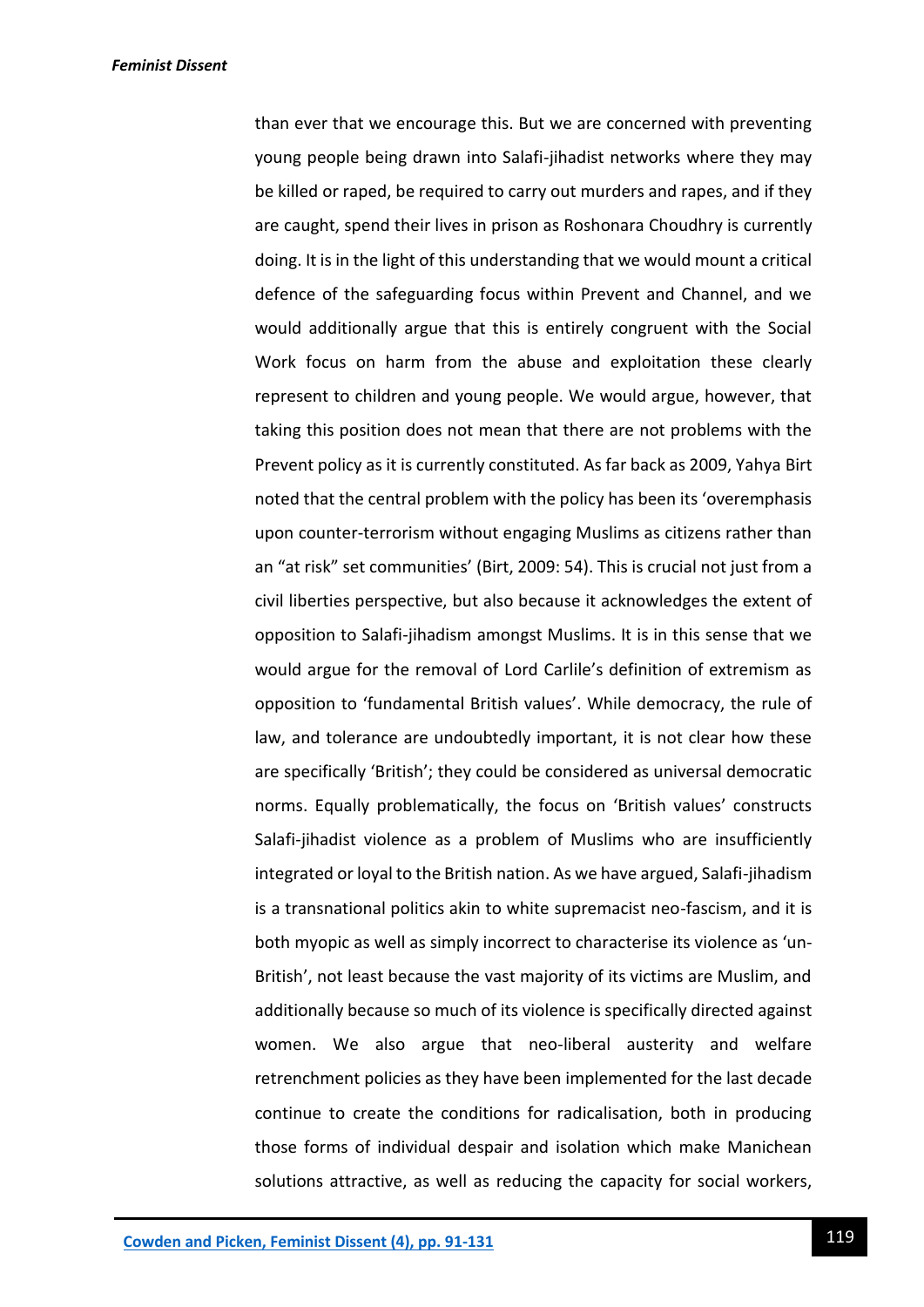youth workers, and third sector agencies to provide more hopeful and creative alternatives for our young people. The Prevent policy we would like to see developed is one which would base itself on explicit political arguments for a reconstructed democratic and rights- based social welfarist politics. While the extent to which Salafi-jihadism represents a very specific violation of women's rights has been something we have only touched on in this article, we also believe that the future development of preventative strategies must involve support for those women and men who are working toward gender-based equality, which must itself be seen as a central component of a more just and equal future for society as a whole.

**Stephen Cowden** is a Senior Lecturer in Social Work at Coventry University and his research is concerned with Social Work theory and practice, Critical Pedagogy, and the Sociology of Religious Fundamentalism. Stephen is a joint commissioning editor for the series *New Disciplinary Perspectives in Education* for the publisher Peter Lang and with David Ridley he is editor of *The Practice of Equality: Jacques Rancière and Critical Pedagogy*  (forthcoming 2019). He is also with Gurnam Singh, Sarah Amsler, and Joyce Canaan, co-author of *Acts of Knowing: Critical Pedagogy In, Against and Beyond the University* (2013). He is a member of the Editorial Collective of *Feminist Dissent.*

**Jonathan Picken** is currently undertaking a part-time PhD focussing on 'Children's Rights, Safeguarding and Counter-Terrorism' at the University of Bedfordshire. He is an experienced social worker and has a strong commitment to children's rights and inter-agency working. He works with Local Safeguarding Children Boards and is also employed as an independent social worker.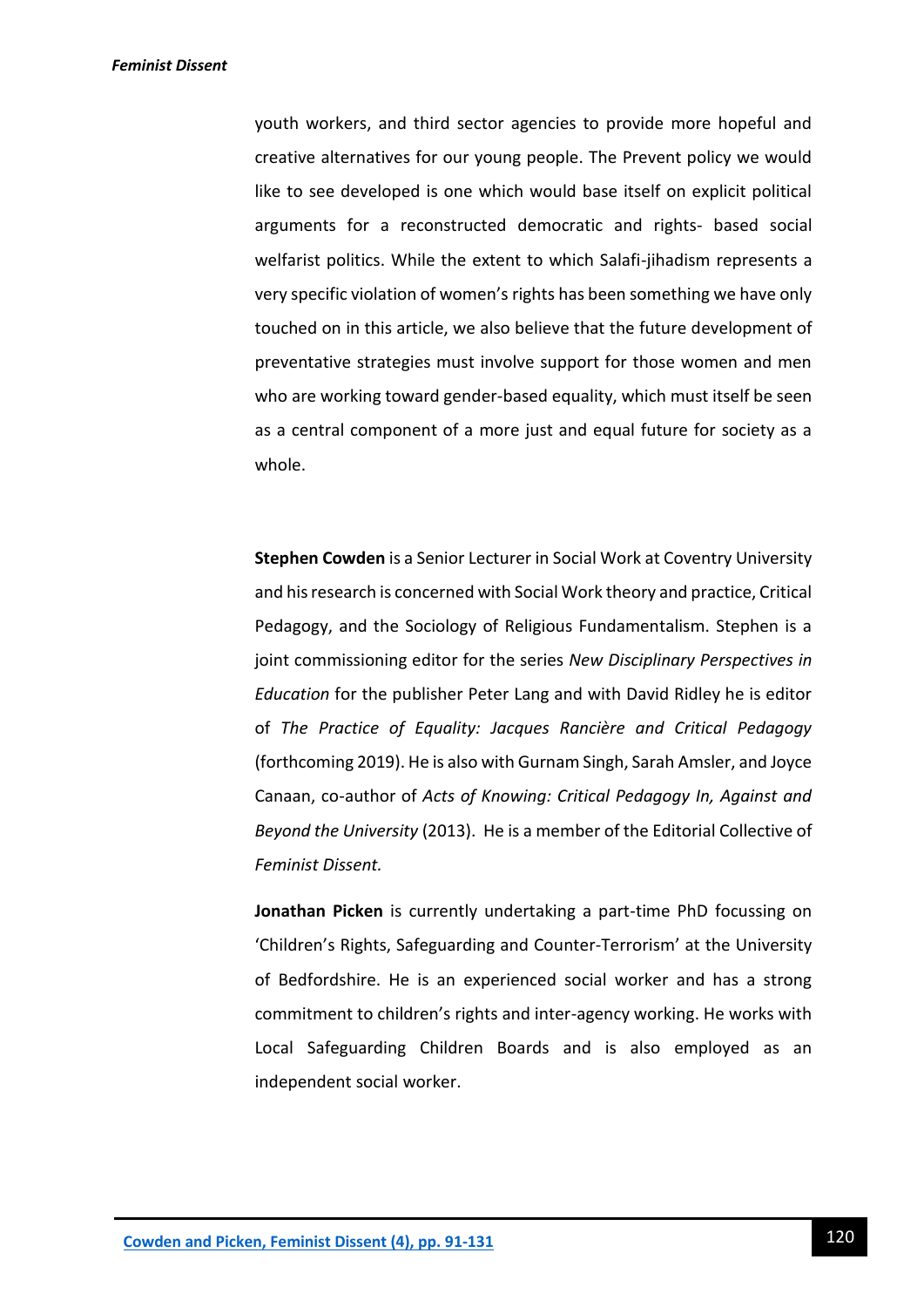# **References**

Armstrong, K. (2001) *The Battle for God: Fundamentalism in Judaism, Christianity and Islam* New York: Harper Collins

BBC Panorama (28/9/2007) *How I Became a Muslim Extremist* Available from: http://news.bbc.co.uk/1/hi/programmes/panorama/7016299.stm [Accessed 4/6/2018]

Bennoune, K. (2010) *Why I spoke out on Anwar al-Awlaki* [online] Available from:

https://www.theguardian.com/commentisfree/cifamerica/2010/nov/19/ human-rights-usa [Accessed 4/6/2018]

Bennoune, K. (2013) *Your Fatwa Does Not Apply Here: Untold Stories from the Fight Against Muslim Fundamentalism* New York: W.W. Norton & Co.

Bennoune, K. (2014) *Your Fatwa Does Not Apply Here* [online] Available from:<http://tedxexeter.com/category/karima-bennoune> [Accessed 4/6/2018]

Bhatt, C. (2014) The Virtues of Violence: The Salafi-Jihadi Political Universe. *Theory, Culture, Society* Vol 31(1) 25–48 Available from: <https://doi.org/10.1177/0263276413500079>

Bhatt, C. (2017) Human rights activism and Salafi-Jihadi Violence. *The International Journal for Human Rights,* Available from: <https://doi.org/10.1080/13642987.2017.1314643>

Birt, Y. (2009) Promoting Virulent Envy *The RUSI Journal*, 154:4 52-58 Available from:<https://doi.org/10.1080/03071840903216460> [Accessed 8/5/2018]

Bloom, M. (2017) The Islamic State group has weaponized Children. *The Conversation*, 24 May*.* Available from: [http://theconversation.com/the](http://theconversation.com/the-islamic-state-group-has-weaponized-children-78217)[islamic-state-group-has-weaponized-children-78217](http://theconversation.com/the-islamic-state-group-has-weaponized-children-78217) [Accessed 8/5/2018]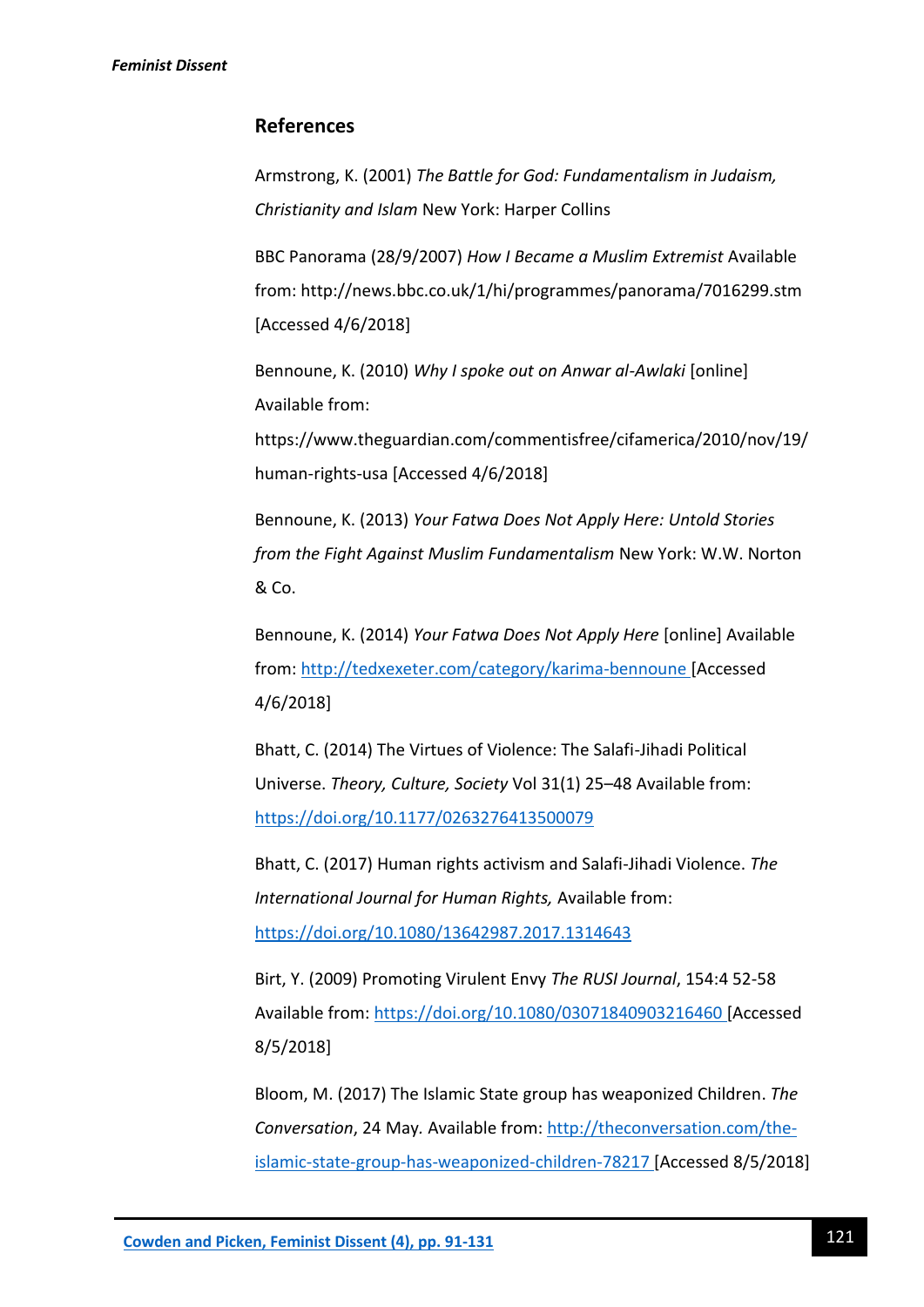Bloom, M. & Horgan, J. (2015) The Rise of the Child Terrorist. *Foreign*  Affairs Available from: [https://www.foreignaffairs.com/articles/middle](https://www.foreignaffairs.com/articles/middle-east/2015-02-09/rise-child-terrorist)[east/2015-02-09/rise-child-terrorist](https://www.foreignaffairs.com/articles/middle-east/2015-02-09/rise-child-terrorist) [Accessed 8/5/2018]

Booth, R. (2017) Britain First: anti-Islam group that bills itself as a patriotic movement, *The Guardian*, 29th November*.* Available from: [https://www.theguardian.com/world/2017/nov/29/britain-first-anti](https://www.theguardian.com/world/2017/nov/29/britain-first-anti-islam-group-that-bills-itself-as-a-patriotic-movement)[islam-group-that-bills-itself-as-a-patriotic-movement](https://www.theguardian.com/world/2017/nov/29/britain-first-anti-islam-group-that-bills-itself-as-a-patriotic-movement) [Accessed 30/3/2018]

Borum, R. (2011) Radicalization into Violent Extremism: A Review of Social Science Theories. *Journal of Strategic Security*, 4 (4) Available from: <http://dx.doi.org/10.5038/1944-0472.4.4.1> [Accessed 8/5/2018]

Briggs, R. & Goodwin, M. (2012) We need a better understanding of what drives right-wing extremist violence. *British Politics and Policy at LSE*  Available from: [http://blogs.lse.ac.uk/politicsandpolicy/right-wing](http://blogs.lse.ac.uk/politicsandpolicy/right-wing-extremist-violence-briggs-goodwin/)[extremist-violence-briggs-goodwin/](http://blogs.lse.ac.uk/politicsandpolicy/right-wing-extremist-violence-briggs-goodwin/) [Accessed 8/5/2018]

Brighton and Hove Local Safeguarding Children's Board (2017) *Siblings 'W' and 'X' Serious Case Review.* Available from:

[http://www.brightonandhovelscb.org.uk/serious-case-reviews-2/july-](http://www.brightonandhovelscb.org.uk/serious-case-reviews-2/july-2017-siblings-wx/)[2017-siblings-wx/.](http://www.brightonandhovelscb.org.uk/serious-case-reviews-2/july-2017-siblings-wx/) [Accessed 8/5/2018]

CAGE *About Us* [online] Available from<https://www.cage.ngo/about-us>

CAGE [online] Sister 'Maryam': Where are my brothers? Available from: [https://www.facebook.com/CageUK/videos/sister-maryam-where-are](https://www.facebook.com/CageUK/videos/sister-maryam-where-are-my-brothers/1691457434201090/)[my-brothers/1691457434201090/](https://www.facebook.com/CageUK/videos/sister-maryam-where-are-my-brothers/1691457434201090/) [Accessed 8/5/2018]

Centre for Feminist Foreign Policy (2017) Women as Victims and Perpetrators of Daesh Violence. *Gender and Terrorism* January 17, 2017 Available from:

[https://centreforfeministforeignpolicy.org/journal/2017/1/17/women](https://centreforfeministforeignpolicy.org/journal/2017/1/17/women-as-victims-and-perpetrators-of-daesh-violence)[as-victims-and-perpetrators-of-daesh-violence](https://centreforfeministforeignpolicy.org/journal/2017/1/17/women-as-victims-and-perpetrators-of-daesh-violence) [Accessed 11/6/2017]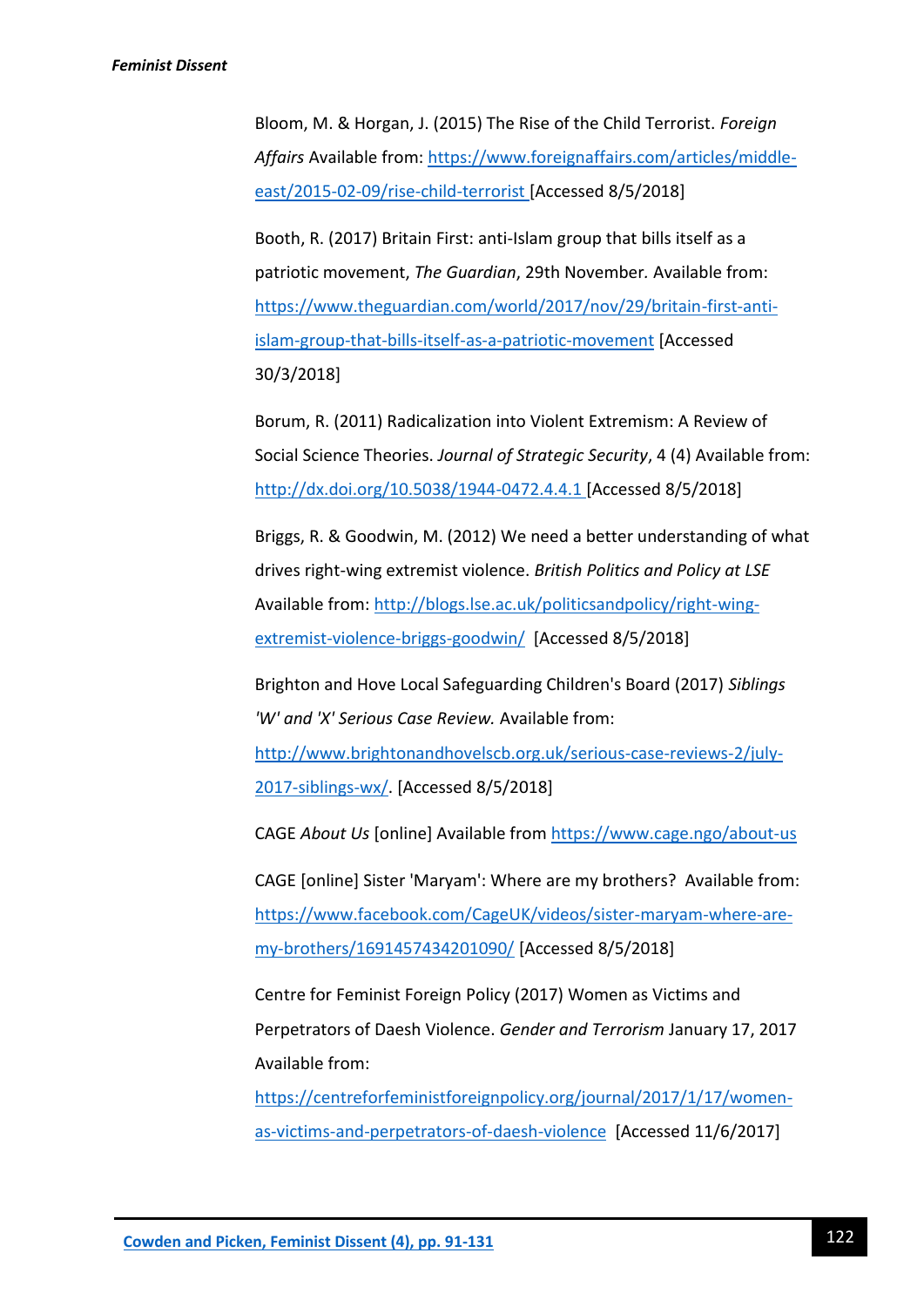Chakelian, A. (2017) 'Rise of the nationalists: a guide to Europe's far-right parties' *New Statesman* 8 March 2017 Available from: [https://www.newstatesman.com/world/europe/2017/03/rise](https://www.newstatesman.com/world/europe/2017/03/rise-nationalists-guide-europe-s-far-right-parties)[nationalists-guide-europe-s-far-right-parties](https://www.newstatesman.com/world/europe/2017/03/rise-nationalists-guide-europe-s-far-right-parties) [Accessed 7/5/2018]

Stevenson, L. (2015) Radicalisation cases 'no different' from other safeguarding work. *Community Care*, 4th November. Available from: [http://www.communitycare.co.uk/2015/11/04/radicalisation-cases](http://www.communitycare.co.uk/2015/11/04/radicalisation-cases-different-safeguarding-work/)[different-safeguarding-work/](http://www.communitycare.co.uk/2015/11/04/radicalisation-cases-different-safeguarding-work/) [Accessed 18/4/18]

Coppock, V. and McGovern, M. (2014) 'Dangerous Minds'? Deconstructing Counter-Terrorism Discourse, Radicalisation and the 'Psychological Vulnerability' of Muslim Children and Young People in Britain. *Children & Society*, 28 (3), pp.242-256.

Cossar J. Brandon, M. & Jordan, P. (2016) ''You've got to trust her and she's got to trust you': Children's views on participation in the Child Protection System. *Child & Family Social Work*, 21 (1), pp.103-112.

Cowden, S. (2016) The Poverty of Apologism: The British Left, Feminism and the Islamic Right *Feminist Dissent* (1) 2016 pp. 67-80 Available from: [https://journals.warwick.ac.uk/index.php/feministdissent/article/view/1](https://journals.warwick.ac.uk/index.php/feministdissent/article/view/13) [3](https://journals.warwick.ac.uk/index.php/feministdissent/article/view/13)

Cowden, S. and Sahgal, G. (2017) 'Why Fundamentalism?' *Feminist Dissent* (2), pp.7-39. Available from:

[https://journals.warwick.ac.uk/index.php/feministdissent/article/view/1](https://journals.warwick.ac.uk/index.php/feministdissent/article/view/13) [3](https://journals.warwick.ac.uk/index.php/feministdissent/article/view/13)

Cowden, S. and Singh, G, (2017) Community cohesion, communitarianism and neoliberalism. *Critical Social Policy* 37(2): 268–286 Available from:

<http://journals.sagepub.com/doi/abs/10.1177/0261018316670252>

Cronin, D. (2013) London "terrorism experts" have strong links to Israeli establishment. *The Electronic Intifada* 19/9/2013 Available from: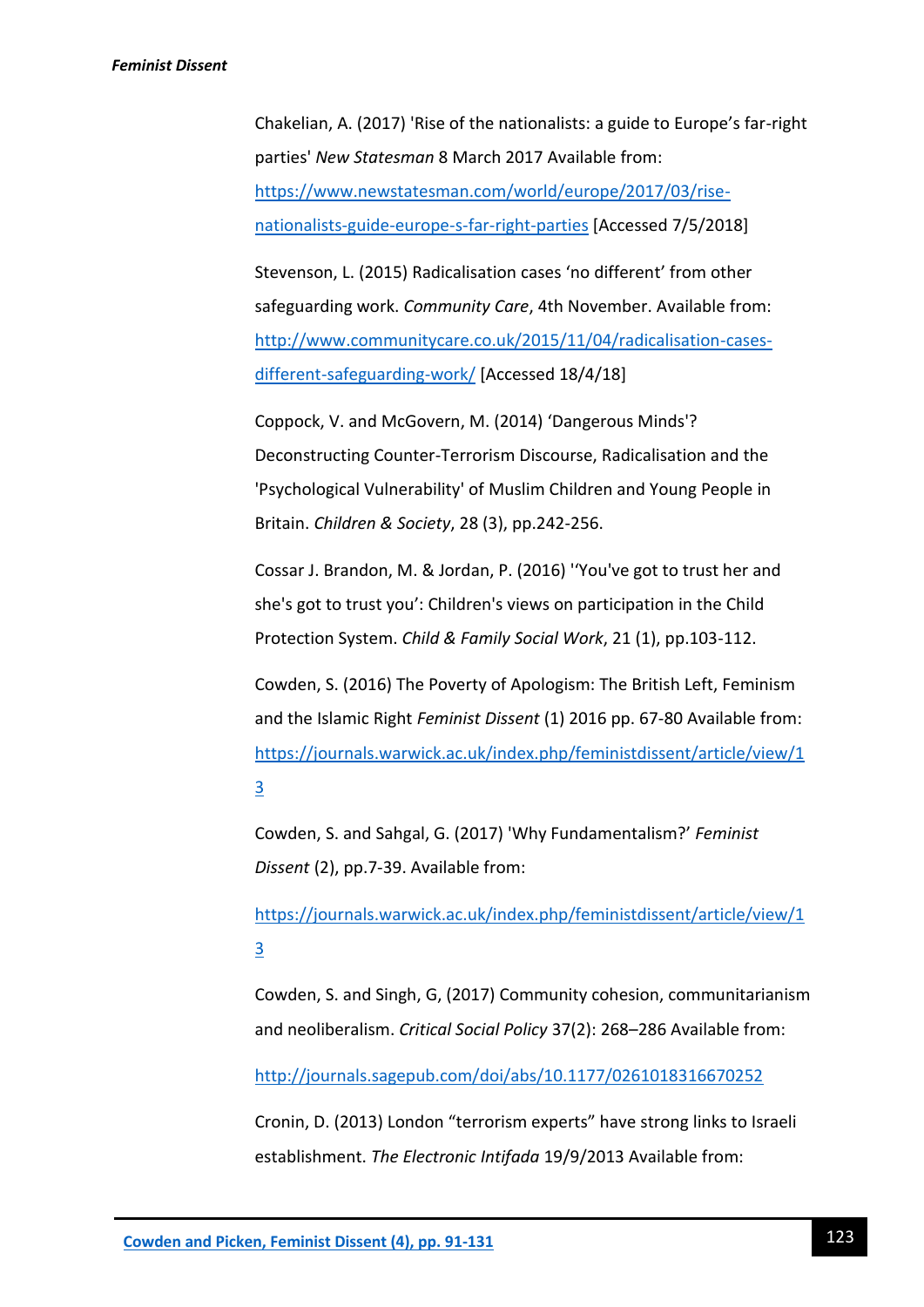[https://electronicintifada.net/blogs/david-cronin/london-terrorism](https://electronicintifada.net/blogs/david-cronin/london-terrorism-experts-have-strong-links-israeli-establishment)[experts-have-strong-links-israeli-establishment](https://electronicintifada.net/blogs/david-cronin/london-terrorism-experts-have-strong-links-israeli-establishment) [Accessed 4/6/2018]

Department for Education (2015) *Working together to safeguard children: a guide to inter-agency working to safeguard and promote the welfare of children*. United Kingdom: HMSO.

Department for Education (2017) Safeguarding and Radicalisation. United Kingdom: HMSO. Available from:

[https://assets.publishing.service.gov.uk/government/uploads/system/up](https://assets.publishing.service.gov.uk/government/uploads/system/uploads/attachment_data/file/635262/Safeguarding_and_Radicalisation.pdf) [loads/attachment\\_data/file/635262/Safeguarding\\_and\\_Radicalisation.pd](https://assets.publishing.service.gov.uk/government/uploads/system/uploads/attachment_data/file/635262/Safeguarding_and_Radicalisation.pdf) [f](https://assets.publishing.service.gov.uk/government/uploads/system/uploads/attachment_data/file/635262/Safeguarding_and_Radicalisation.pdf) [Accessed 4/6/2018]

Dodd, V. and Topping, A. (2010) Roshonara Choudhry: Police interview extracts, *The Guardian*, 3rd November. Available from: [https://www.theguardian.com/uk/2010/nov/03/roshonara-choudhry](https://www.theguardian.com/uk/2010/nov/03/roshonara-choudhry-police-interview)[police-interview](https://www.theguardian.com/uk/2010/nov/03/roshonara-choudhry-police-interview) [Accessed 30/3/2018]

Dodd, V. Topping, A., and Elgot, J. (2017) [online] *Right-wing extremists involved in nearly a third of terror referrals*. Available from: [https://www.theguardian.com/world/2017/jun/20/rightwing-extremists](https://www.theguardian.com/world/2017/jun/20/rightwing-extremists-make-up-nearly-third-of-prevent-referrals)[make-up-nearly-third-of-prevent-referrals](https://www.theguardian.com/world/2017/jun/20/rightwing-extremists-make-up-nearly-third-of-prevent-referrals) [Accessed: 25th June 2017]

Donzelot, J. (1997) *The Policing of Families* Baltimore: John Hopkins University Press

Guardian 3/11/2010a [online] *Roshonara Choudhry jailed for life over MP attack.* Available from:

[https://www.theguardian.com/uk/2010/nov/03/roshonara-choudhry](https://www.theguardian.com/uk/2010/nov/03/roshonara-choudhry-jailed-life-attack)[jailed-life-attack](https://www.theguardian.com/uk/2010/nov/03/roshonara-choudhry-jailed-life-attack) [Accessed 30/3/2018]

Hardy, R. (2016) Child exploitation, radicalisation and trafficking: the key questions, *The Guardian*, 7th March*.* Available from: [https://www.theguardian.com/social-care-network/2016/mar/07/child](https://www.theguardian.com/social-care-network/2016/mar/07/child-protection-social-worker-radicalisation-exploitation-trafficking)[protection-social-worker-radicalisation-exploitation-trafficking](https://www.theguardian.com/social-care-network/2016/mar/07/child-protection-social-worker-radicalisation-exploitation-trafficking) [Accessed 30/3/2018]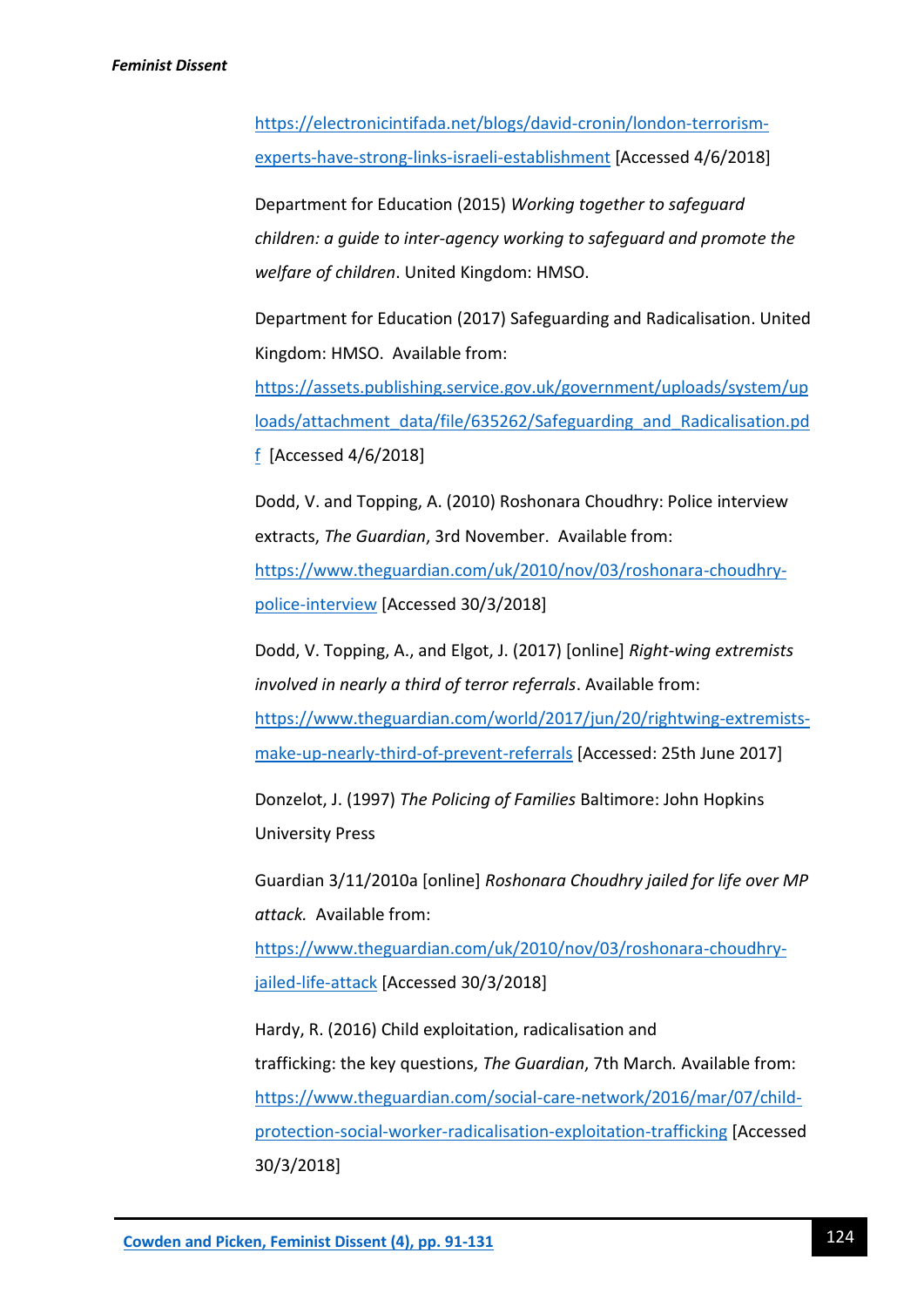Heath-Kelly, C. (2013) Counter-Terrorism and the Counterfactual: Producing the 'Radicalisation' Discourse and the UK PREVENT Strategy. *British Journal of Politics and International Relations* 15 (3), pp. 394-415. Available from:<https://doi.org/10.1111/j.1467-856X.2011.00489.x>

Hegghammer, T. (2009) Jihadi-Salafis or Revolutionaries? On Religion and Politics in the Study of Militant Islamism. Meijar, R. (ed.) (2009) *Global Salafism: Islam's New Religious Movements* New York and Chichester: Columbia University Press

Helie-Lucas, M. (2004) What is your tribe? Women's struggles and the construction of Muslimness. In *WLUML Dossier 26*. Available from: <http://www.wluml.org/node/480>[Accessed 9/11/16].

Helie-Lucas. M. (2015) [online] *Socialism, feminism, secularism and Islam: interview with Marieme Helie Lucas.* Available from:

[https://shirazsocialist.wordpress.com/2015/07/09/socialism-feminism](https://shirazsocialist.wordpress.com/2015/07/09/socialism-feminism-secularism-and-islam-interview-with-marieme-helie-lucas/)[secularism-and-islam-interview-with-marieme-helie-lucas/](https://shirazsocialist.wordpress.com/2015/07/09/socialism-feminism-secularism-and-islam-interview-with-marieme-helie-lucas/) [Accessed 3/11/2016]

Home Office (2015a) *CONTEST: The United Kingdom's Strategy for Countering Terrorism: Annual Report for 2014*. London: HM Government

Home Office (2015b) *Counter Extremism Strategy* London: HM Government

Home Office (2015c) *Revised Prevent Duty Guidance for England and Wales*. London: HM Government

Home Office (2015d) *Channel Duty Guidance* - *Protecting vulnerable people from being drawn into terrorism - Statutory guidance for Channel panel members and partners of local panels.* London: HM Government

Home Office (2012) *Channel: Vulnerability Assessment Framework* London: HM Government.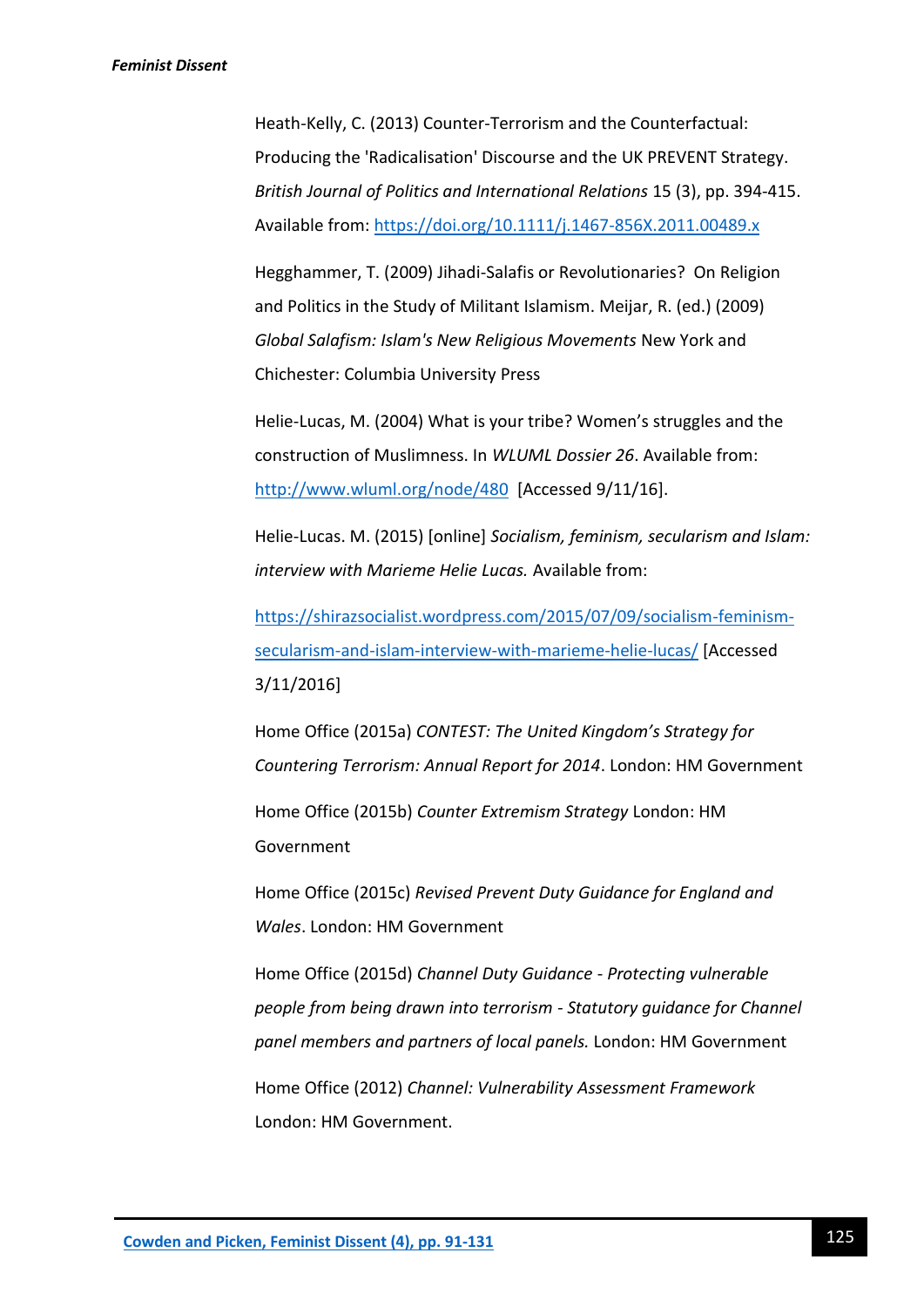Home Office (2011a) *CONTEST: The United Kingdom's strategy for Countering Terrorism* London: HM Government.

Home Office (2011b) *Prevent Strategy* London: HM Government.

Home Office (2009) *Countering International Terrorism: The United Kingdom's Strategy* London: HM Government.

Home Office (2006) *Countering International Terrorism: The United Kingdom's Strategy* London: HM Government.

Home Office (2005) *Improving Opportunity, Strengthening Society*. Home Office; London: HM Government.

Jones, C. (1983) *State Social Work and the Working Class* London: Palgrave-Macmillan

Kermani, N. (2015) *Conference Speech: Peace Prize of the German Book Trade*. Frankfurt: Velag MVB.

Khan, S. (2016) *The anti-Prevent lobby are dominating the discourse, not all Muslims oppose Prevent.* Available from:

[http://blogs.lse.ac.uk/religionpublicsphere/2016/10/the-anti-prevent](http://blogs.lse.ac.uk/religionpublicsphere/2016/10/the-anti-prevent-lobby-are-dominating-the-discourse-not-all-muslims-oppose-prevent/)[lobby-are-dominating-the-discourse-not-all-muslims-oppose-prevent/](http://blogs.lse.ac.uk/religionpublicsphere/2016/10/the-anti-prevent-lobby-are-dominating-the-discourse-not-all-muslims-oppose-prevent/) [Accessed: 03/01/2017].

Kundnani, A. (2012) 'Radicalisation: the journey of a concept', *Race & Class*, 54 (2), pp.3-25. Available at:

<http://journals.sagepub.com/doi/abs/10.1177/0306396812454984>

Kundnani, A. (2014) *The Muslims Are Coming!* London: Verso

Kundnani, A. (2015) Violence comes home: an interview with Arun Kundnani*. openDemocracy* 22 November 2015 Available from: [https://www.opendemocracy.net/arun-kundnani-](https://www.opendemocracy.net/arun-kundnani-opendemocracy/violence-comes-home-interview-with-arun-kundnani)

[opendemocracy/violence-comes-home-interview-with-arun-kundnani](https://www.opendemocracy.net/arun-kundnani-opendemocracy/violence-comes-home-interview-with-arun-kundnani) [Accessed 20/4/2018]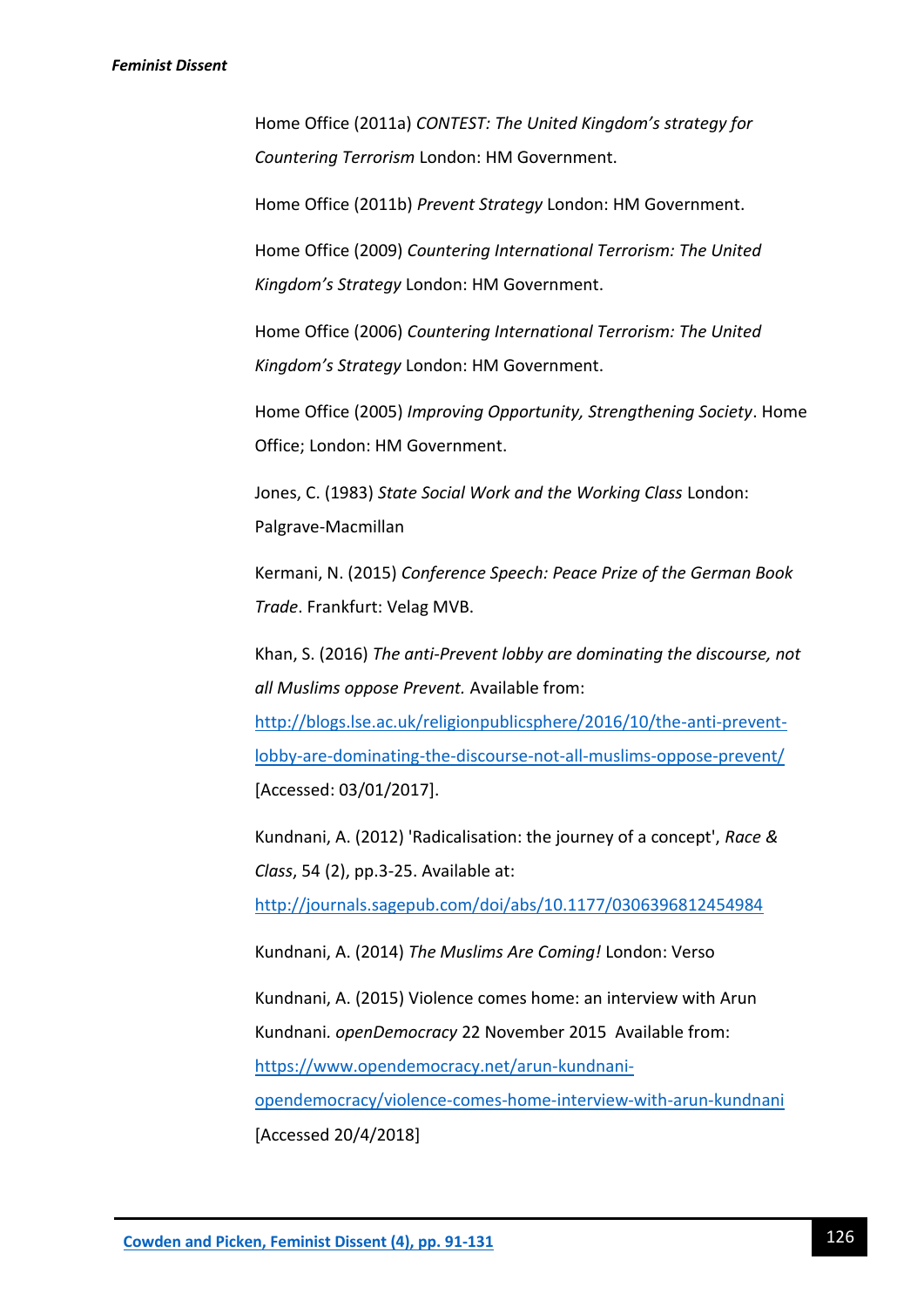Leimbach, D. (2017) Why Do Jihadists Exit Violent Extremism? The Field of Study Grow, *PassBlue*, 17th November. Available at: [http://www.passblue.com/2017/11/17/why-do-jihadists-exit-violent](http://www.passblue.com/2017/11/17/why-do-jihadists-exit-violent-extremism-the-field-of-study-grows/)[extremism-the-field-of-study-grows/](http://www.passblue.com/2017/11/17/why-do-jihadists-exit-violent-extremism-the-field-of-study-grows/) [Accessed 20/4/2018]

London Safeguarding Children Board (2017) *Assessment of children in need or in need of protection*. Available at:

[http://www.londoncp.co.uk/chapters/referral\\_assess.html](http://www.londoncp.co.uk/chapters/referral_assess.html) [Accessed 2/8/2017].

London Safeguarding Children Board (2017) *Best Practice Guidance for Child Protection Conferences.* Available at:

[http://www.londoncp.co.uk/chapters/best\\_prac\\_cpc.html](http://www.londoncp.co.uk/chapters/best_prac_cpc.html) [Accessed 14/8/2017]

Madigan, P. (2011) *Women and Fundamentalism in Islam and Catholicism: Negotiating Modernity in a Globalised World* Bern: Peter Lang.

Maher, S. (2016) *The roots of Radicalisation: It's Identity stupid.* Available from: [https://www.theguardian.com/commentisfree/2015/jun/17/roots](https://www.theguardian.com/commentisfree/2015/jun/17/roots-radicalisation-identity-bradford-jihadist-causes)[radicalisation-identity-bradford-jihadist-causes](https://www.theguardian.com/commentisfree/2015/jun/17/roots-radicalisation-identity-bradford-jihadist-causes) [Accessed 11/6/2018]

Maher, S. (2017) *Salafi-Jihadism - The History of an Idea.* London: Penguin Books.

Marin, G. (2017) Post-fascism: A Mutation still underway. *Verso Blog,* 13 March. Available from: [https://www.versobooks.com/blogs/3130-post](https://www.versobooks.com/blogs/3130-post-fascism-a-mutation-still-underway)[fascism-a-mutation-still-underway](https://www.versobooks.com/blogs/3130-post-fascism-a-mutation-still-underway) [Accessed 20/4/2018]

McKendrick, D and Finch, J (2017) 'Under Heavy Manners?': Social Work, Radicalisation, Troubled Families and Non-Linear War, *British Journal of Social Work*, 47 (2), pp.308-324. Available from: <https://doi.org/10.1093/bjsw/bcv141> [Accessed 11/5/2018]

McDonald, K. (2013) *Our Violent World: Terrorism in Society* Basingstoke: Palgrave-McMillan.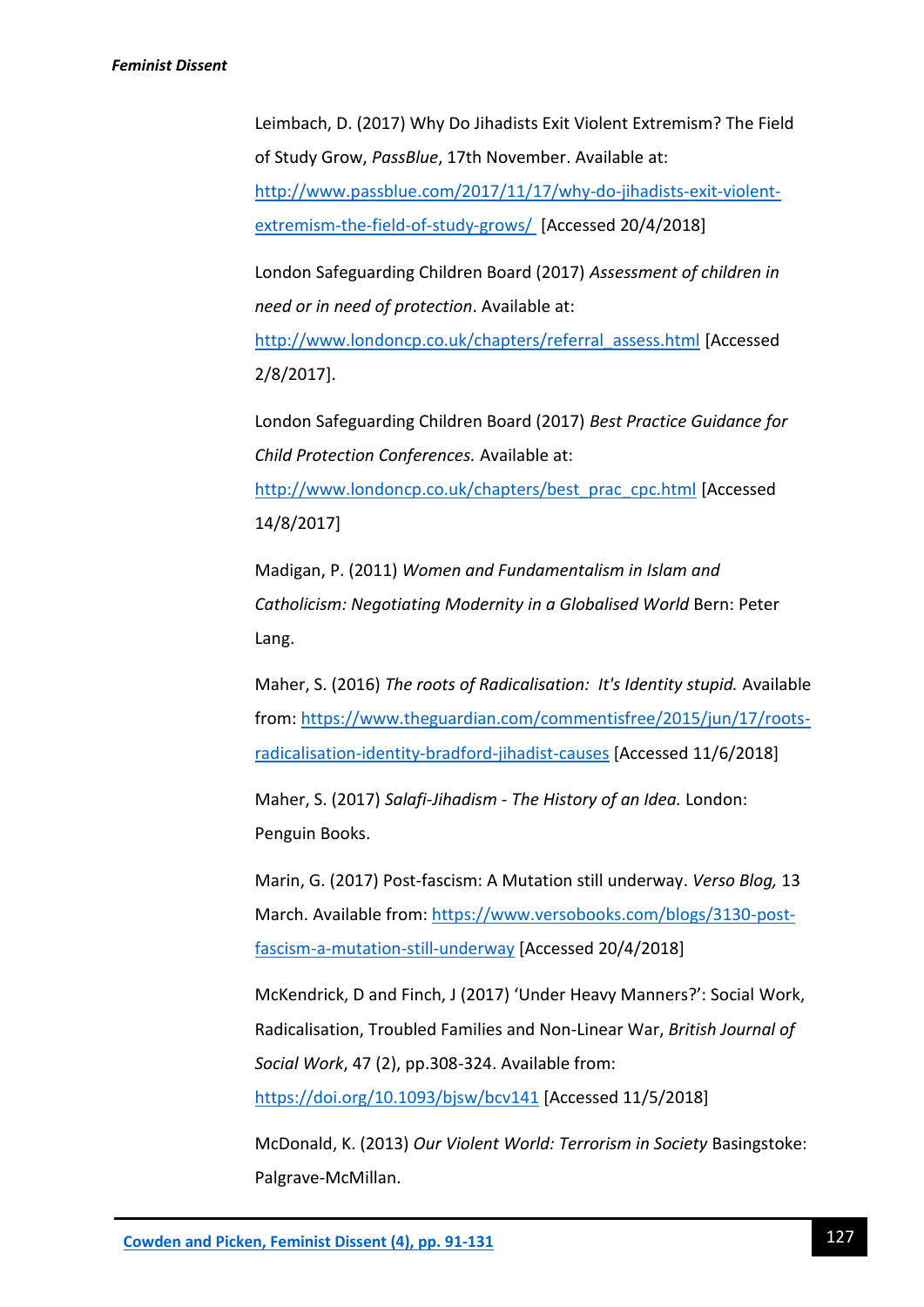New York Times (8.5.2010) *The Evolution of a Radical Cleric: Quotes from Anwar al-Awlaki.* Available from:

<https://www.nytimes.com/2010/05/09/world/09quotes.html> [Accessed 11/5/2018]

New York Times (27/8/2015) *F.B.I. Memorandum from June 4, 2002, on the Possibility of Filing Prostitution-Related Charges against Anwar al-Awlaki*. Available at:

[https://www.nytimes.com/interactive/2015/08/26/magazine/30mag](https://www.nytimes.com/interactive/2015/08/26/magazine/30mag-awlaki-document-1.html)[awlaki-document-1.html](https://www.nytimes.com/interactive/2015/08/26/magazine/30mag-awlaki-document-1.html) [Accessed 11/5/2018]

Oxford Research Encyclopaedia of Religion (n.d) *Salafism.* Available from:

[http://religion.oxfordre.com/view/10.1093/acrefore/9780199340378.00](http://religion.oxfordre.com/view/10.1093/acrefore/9780199340378.001.0001/acrefore-9780199340378-e-255) [1.0001/acrefore-9780199340378-e-255](http://religion.oxfordre.com/view/10.1093/acrefore/9780199340378.001.0001/acrefore-9780199340378-e-255) [Accessed 11/5/2018]

Rahimi, S. and Graumanns, R. (2015) Reconsidering the Relationship between Integration and Radicalization. *Journal for Deradicalization* Winter 15/16 No.5, pp.28-62. Available from:

<http://journals.sfu.ca/jd/index.php/jd/article/view/34> [Accessed 25/5/18]

Rausch, C. (2015) Fundamentalism and terrorism. *Journal of Terrorism Research* 6 (2), pp.28-35. Available from: [https://cvir.st](https://cvir.st-andrews.ac.uk/articles/10.15664/jtr.1153/)[andrews.ac.uk/articles/10.15664/jtr.1153/](https://cvir.st-andrews.ac.uk/articles/10.15664/jtr.1153/) [Accessed 20/4/2018]

Sarvestany, R.S. (2016) "If you had a sister": A glimpse into the issue of "Comfort women" and "Jihadi Brides". *Imperial Journal of Interdisciplinary Research*, 2 (9) Available from:

<http://www.imperialjournals.com/index.php/IJIR/article/view/1899>

Sawer, P. and Barrett, D. (2010) Detroit bomber's mentor continues to influence British mosques and universities, *The Telegraph*, 2nd January*.* Available from:

[https://web.archive.org/web/20100105040107/http://www.telegraph.c](https://web.archive.org/web/20100105040107/http:/www.telegraph.co.uk/news/uknews/terrorism-in-the-uk/6924653/Detroit-bombers-mentor-continues-to-influence-British-mosques-and-universities.html)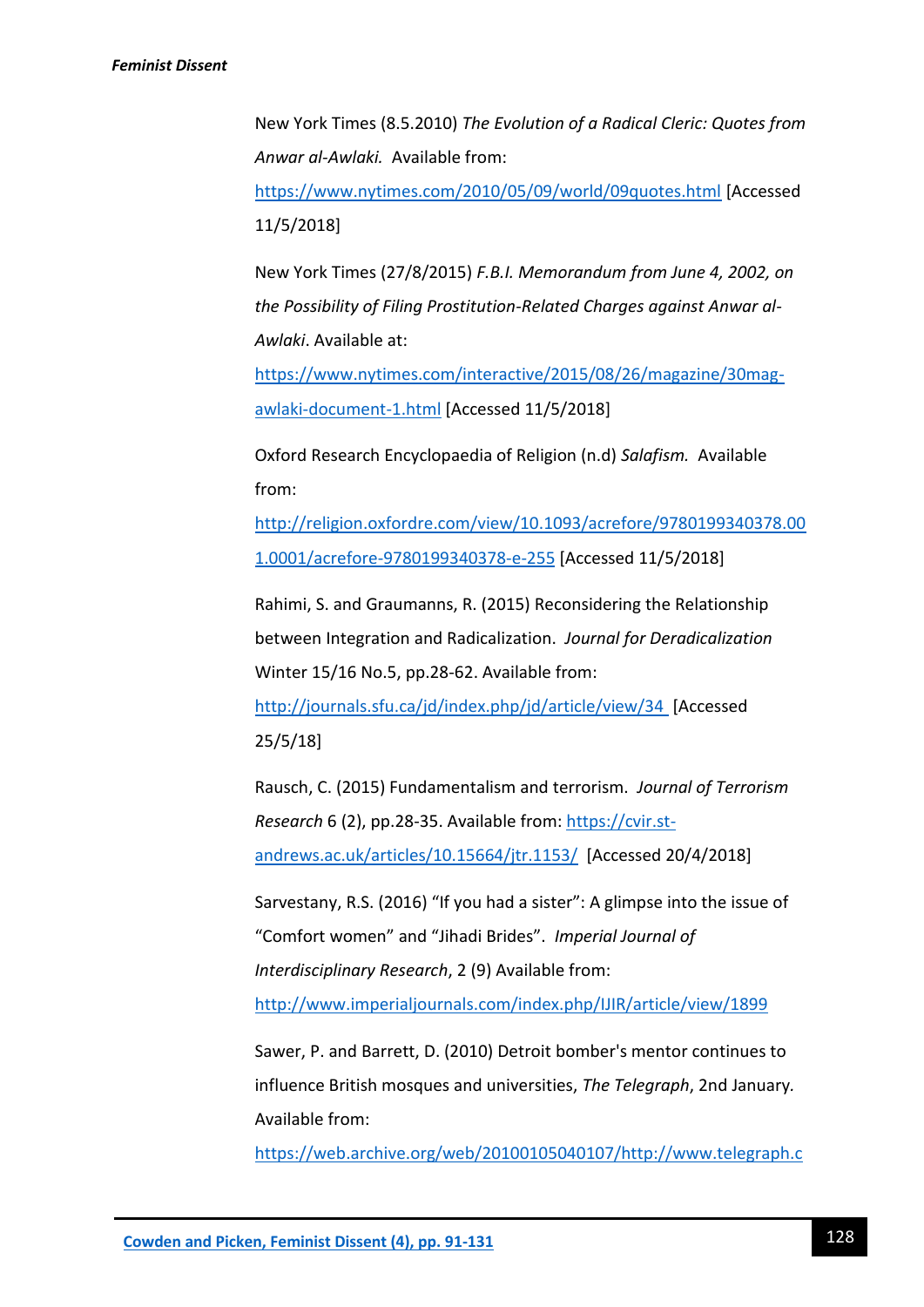[o.uk/news/uknews/terrorism-in-the-uk/6924653/Detroit-bombers](https://web.archive.org/web/20100105040107/http:/www.telegraph.co.uk/news/uknews/terrorism-in-the-uk/6924653/Detroit-bombers-mentor-continues-to-influence-British-mosques-and-universities.html)[mentor-continues-to-influence-British-mosques-and-universities.html](https://web.archive.org/web/20100105040107/http:/www.telegraph.co.uk/news/uknews/terrorism-in-the-uk/6924653/Detroit-bombers-mentor-continues-to-influence-British-mosques-and-universities.html) [Accessed 9/1/2019]

Schmid, A. (2013) Radicalisation, de-radicalisation, counter-radicalisation: A conceptual discussion and literature review. *ICCT Research Paper*, 97.

Scotsman (5/1/2015) 'Terrorist groups use sex abuse tactics to recruit' Available from: [https://www.scotsman.com/news/politics/terrorist](https://www.scotsman.com/news/politics/terrorist-groups-use-sex-abuse-tactics-to-recruit-1-3781691)[groups-use-sex-abuse-tactics-to-recruit-1-3781691](https://www.scotsman.com/news/politics/terrorist-groups-use-sex-abuse-tactics-to-recruit-1-3781691) [Accessed 25/5/18]

Silke, A. (2008) Holy warriors: exploring the psychological processes of jihadi radicalization. *European Journal of Criminology*, 5 (1), pp.99-123 Available from:

<http://journals.sagepub.com/doi/abs/10.1177/1477370807084226>

Smart, C. (1992) *Regulating Womanhood* London: Routledge

Spaendonck, R. V. (2016) To School or to Syria? The foreign fighter phenomenon from a children's rights perspective*. Utrecht Law Review,*  12(2), pp.41-62*.* Available from:<https://doi.org/10.18352/ulr.348> [Accessed 20/4/2018]

Stanley, T. and Guru, S. (2015) Childhood Radicalisation Risk: An Emerging Practice Issue. *Practice* 25:5, 353-366 Available from: <https://doi.org/10.1080/09503153.2015.1053858>

Thomas, P. (2010) Failed and Friendless: The UK's 'Preventing Violent Extremism' Programme. *British Journal of Politics and International Relations* 12 (3). pp. 442-458 Available from:

<https://doi.org/10.1111/j.1467-856X.2010.00422.x>

## **To cite this article:**

Cowden, S., & Picken J. (2019). Safeguarding or Surveillance? Social Work, Prevent and Fundamentalist Violence, *Feminist Dissent* (4), p. 91-131

Retrieved from:<https://doi.org/10.31273/fd.n4.2019.320>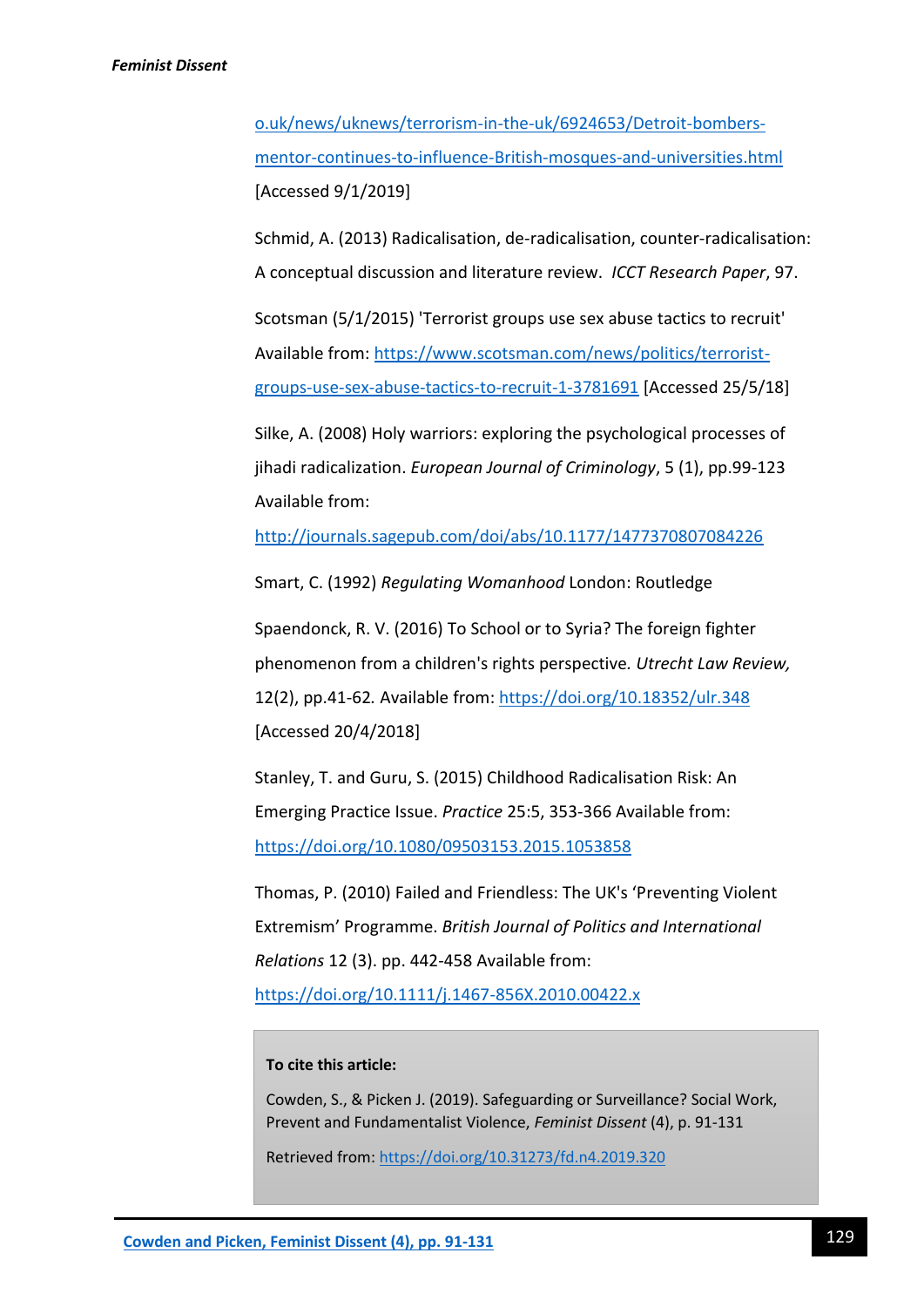1

<sup>i</sup> We would like to thank all the individuals who made comments on drafts of this piece, in particular Gurnam Singh, John Pitts, James Alexander, Liz Kelly, Chetan Bhatt, Sukhwant Dhaliwal and Rebecca Durand. Ultimate responsibility for the opinions expressed resides with the authors.

ii The group CAGE, formerly 'Cageprisoners' were founded in 2003. The group's outreach director is Moazzam Begg, a former Guantánamo Bay detainee who was released without charge in 2005. The group describe themselves on their website as 'an independent grassroots organisation striving for a world free of injustice and oppression. We campaign against discriminatory state policies and advocate for due process and the rule of law' ([https://www.cage.ngo/about-us\)](https://www.cage.ngo/about-us). This is a description accepted at face value by many, while others would argue that these claims are rendered at the very least problematic by the way they have persistently sought to lend legitimacy to the work of violent salafi-jihadist spokespeople. For example the Al Qaeda leader Anwar Al-Awlaki, who inspired the Newham student Roshonara Choudhury discussed in this article, was live streamed into their conference from Yemen at the Wandsworth Civic Centre in London in 2008, a time at which there was evidence of his involvement in murders, kidnappings as well being wanted for possible involvement in the 9/11 bombings.

[\(https://web.archive.org/web/20100105040107/http://www.telegraph.co.uk/news/ukn](https://web.archive.org/web/20100105040107/http:/www.telegraph.co.uk/news/uknews/terrorism-in-the-uk/6924653/Detroit-bombers-mentor-continues-to-influence-British-mosques-and-universities.html) [ews/terrorism-in-the-uk/6924653/Detroit-bombers-mentor-continues-to-influence-](https://web.archive.org/web/20100105040107/http:/www.telegraph.co.uk/news/uknews/terrorism-in-the-uk/6924653/Detroit-bombers-mentor-continues-to-influence-British-mosques-and-universities.html)[British-mosques-and-universities.html\)](https://web.archive.org/web/20100105040107/http:/www.telegraph.co.uk/news/uknews/terrorism-in-the-uk/6924653/Detroit-bombers-mentor-continues-to-influence-British-mosques-and-universities.html)

III Hegghammer characterises the most politically substantial characteristics of salafijihadists as being that they are 'more extremist and intransigent than other [Salafist] groups', and that while all Salafists draw on the Salafi or Wahhabi religious tradition, salafi-jihadists 'are more internationalist and anti-Western than other groups.' (2009, pp.253-254)

iv Shiraz Maher, who is Deputy Director of the International Centre for the Study of Radicalisation at John Hopkins University in the US, is the sort of individual Kundnani is criticising. However, Maher's work on salafi-jihadism (Maher, 2018) does offer insightful analysis of the politics of salafi-jihadism which should not be dismissed out of hand. Indeed, as Maher has made clear, his interest in these groups stems from his own involvement with Islamist groups. As a young man, Maher was a member of the Islamist group Hizb ut-Tahrir but after the 2005 London bombings he left the organisation and became dedicated to opposing violent political Islamism, a journey he described on a BBC Panorama **programme** in 2007 [\(http://news.bbc.co.uk/1/hi/programmes/panorama/7016299.stm\)](http://news.bbc.co.uk/1/hi/programmes/panorama/7016299.stm). While the rejection of Islamist movements by former members does allow the nature of these groups to be exposed, what seems most problematic to us is the way Maher has travelled from Islamist to uncritical supporter of the US and Israel (see Cronin, 2013). One might speculate as to whether this reveals something of the 'all-or-nothing' mentality which draws individuals toward fundamentalist explanations in the first place.

<sup>v</sup> Rahimi and Graumans make the point that much of the radicalisation literature understands this process in a highly decontextualised way: 'Radicalisation…always needs to be contextualised, understood, measured in relation to the cultural, social and political context in which it is studied' (2015, p.47). This point is not dissimilar to Kundnani's critique but this point is made without the dismissal of this entire body of work.

vi Within Roshonara Choudhury's transcript of interview after the attempted murder of Stephen Timms she described an earlier visit to the UK Parliament in which a classmate